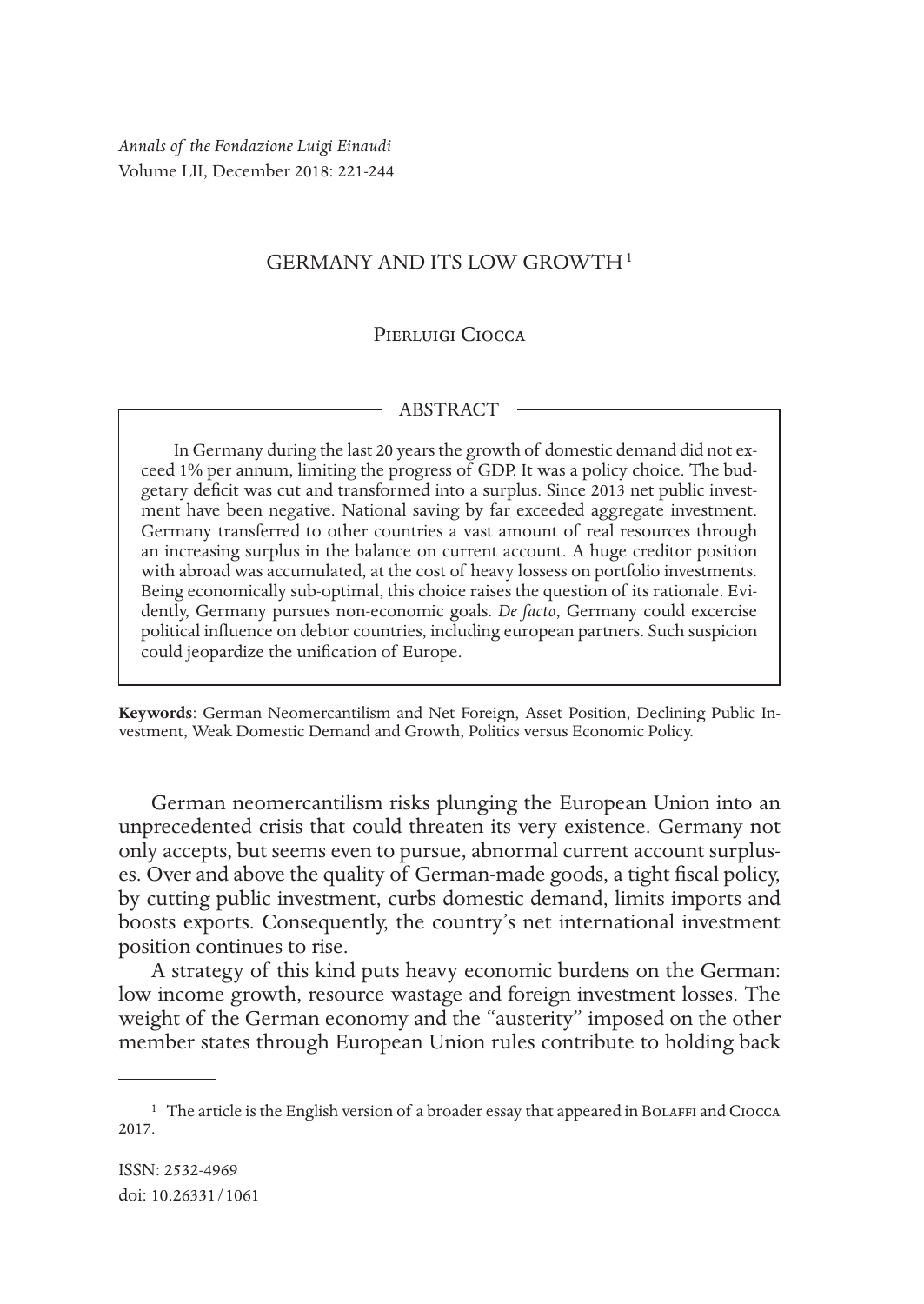the entire EU economy. In turn, high unemployment in Mediterranean Europe channels immigration flows from Africa and elsewhere toward Germany. This has repercussions throughout Europe as well as in Germany itself, giving rise to costs, tensions and centrifugal forces that, dramatized by demagogic, populist, nationalistic and far-right parties and movements, could bring the entire European edifice tumbling down, undoing decades of progress toward unity.

Two groups of factors – in addition to cultural deficiencies in understanding how a modern capitalist market economy operates – can be said to lie at the root of Germany's economic policy: values that make public opinion willing to sacrifice growth in return for low inflation and debt, and the choice of a political establishment that ties its hopes for Germany's geopolitical primacy in Europe to its economy's credit position. If even the merest suspicion of the latter aspirations were to spread among the other member states, the Union would collapse.

Any attempt to cast light on these issues must necessarily start from the economic and political history of modern Germany.

## 1. A Short Foray into History

Among the major Western countries, Germany is unique in the violence of the economic upheavals – and even more for the social and human trauma – it went through in the first half of the twentieth century, as cause and casualty of two world wars.<sup>2</sup> Rarely has a great nation inflicted such extreme suffering on itself as well as on others.

The first unification of 1867 – the North German Federation – was followed in 1871 by the proclamation of the united Reich.<sup>3</sup> From 1871 to 1913,

<sup>&</sup>lt;sup>2</sup> Robust and detailed narratives are provided in A.J.P. Taylor's masterful summary, Tay-<br>
LOR 1968 [1945)], as well as in WINKLER 2006, and the trilogy by R.J. Evans (Evans 2003, 2005, 2008.) An audacious reconstruction goes so far as to trace the values of the German people back to Tacitus's "Germania" – and also the negative traits that were to fuel the racial hatred, aggressiveness and lust for domination of Hitler's Nazism (Krebs 2011). And indeed, as a great historian wrote of the resurgent idea of empire on which German ambitions were presumed to be based, an "…important task would be to attempt an analysis of the influence, exercised by the imperial concept, on the trend of thought in Germany after 1250, for after all it has never been forgotten. (…). It might not be impossible even today to trace its effects in certain undercurrents of German patriotism which reveal a fundamental will to power" (Bloch 1967: 41).

<sup>3</sup> After Napoleon III's France had been defeated by Prussia and its allies, "on January 18, 1871, the restoration of the German empire was proclaimed in the Hall of Mirrors of the royal palace of Versailles dedicated *to all the glories of France*. From the House of Habsburg-Lorraine (…) the imperial dignity passed to the Hohenzollern kings of Prussia, who (in the words of the empire's constitution) concluded an *eternal alliance* with the other German heads of state" [HARDEN 1931 (1927): 9].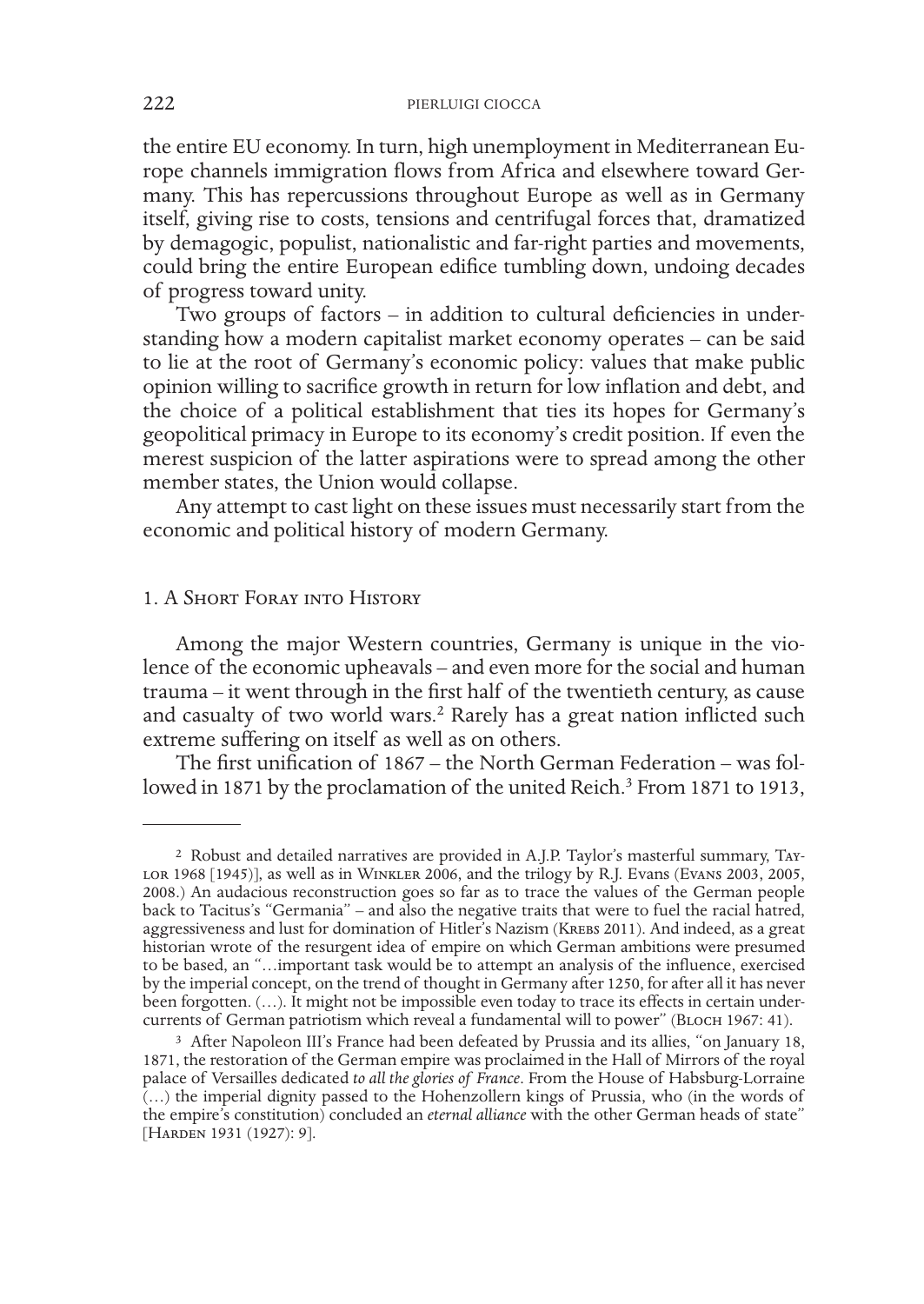the German Empire's GDP grew by 2.8% per year: above the Western European average (2.1%), but less than the United States (3.9%).<sup>4</sup> In 1913, the German economy – which like China accounted for nearly 9% of world output – was second only to the United States (19%) in terms of GDP, while the country's per capita income was in line with the European averages, although it was less than 70% of the Britain and the US levels.<sup>5</sup>

The Great War dealt defeat on the home front well before the troops in the trenches surrendered: hunger, protests and strikes that began as early as April 1917 left the Reich's social and political cohesion in tatters.<sup>6</sup> The Reich gave way to the Weimar Republic.7

Throughout the bloody conflict – of the 16 million dead, 2.5 million were German – Germany's output fell year after year, shedding over one third between 1914 and 1919.<sup>8</sup> By January 1919, when Keynes reached Trèves with the British delegation to negotiate putting the merchant fleet under Allied control and the conditions of the food blockage imposed on the vanquished nation, the German people was in desperate straits: "(Germany) could buy no food, the period was approaching when the fruits of her own harvest would run low, and the starvation which had defeated her was to be prolonged into a period when her vitality was gone, her Government overthrown, and the support of hope removed".<sup>9</sup> And in the first year after the end of the war, the circumstances "justified the utmost pessimism. Germany lay prostrate. France gave open vent to her desire for our extermination, expressing it monumentally in her Prime Minister's words: 'there are twenty million Germans too many.' The continuation of the Al-

<sup>4</sup> Industrial production outstripped GDP, rising by 4% annually, slightly less than that of the United States (4.9%) but well above Great Britain (2%) (Bry 1960: 20: Tab. 3).

<sup>&</sup>lt;sup>5</sup> MADDISON 2007, Statistical Appendix A. For the first, classic attempts to explain German growth in the Wilhelmine era, see VEBLEN 1915, CLAPHAM 1923.

<sup>6</sup> "… antiwar sentiments were further compounded by the breakdown of the food distribution system in the winter of  $1916/17$ ", with numerous strikes in  $1917$  [HARDACH 1977 (1973): 71, Chapter 5 of which explores the inadequacies of Germany's rationing policy and its insuf- ficient food supply during the war].

<sup>7</sup> "On November 9, 1918, a German prince, Prince Max von Baden, announced the abdication of the Emperor, without the latter's consent. On June 28, 1919, two representatives of the German republic were made to sign a peace treaty in the Hall of Mirrors of the royal palace of Versailles whereby the verdict of a victorious League of Nations (…) buried the German empire that had been founded on January 18, 1871. All Germany's dynasties had stepped down from their thrones, and their *eternal alliance* had lived but forty-eight years" [HARDEN 1931 (1927): 11].

<sup>8</sup> Industrial production had dropped by 45% (as against 20% in the Western European economies and the United States) (PARETTI and BLOCH 1956: 259: Tab. 2). Historical data on national accounts are given by RITSCHL and SPOERER 1997.

<sup>9</sup> Keynes 1949: 23.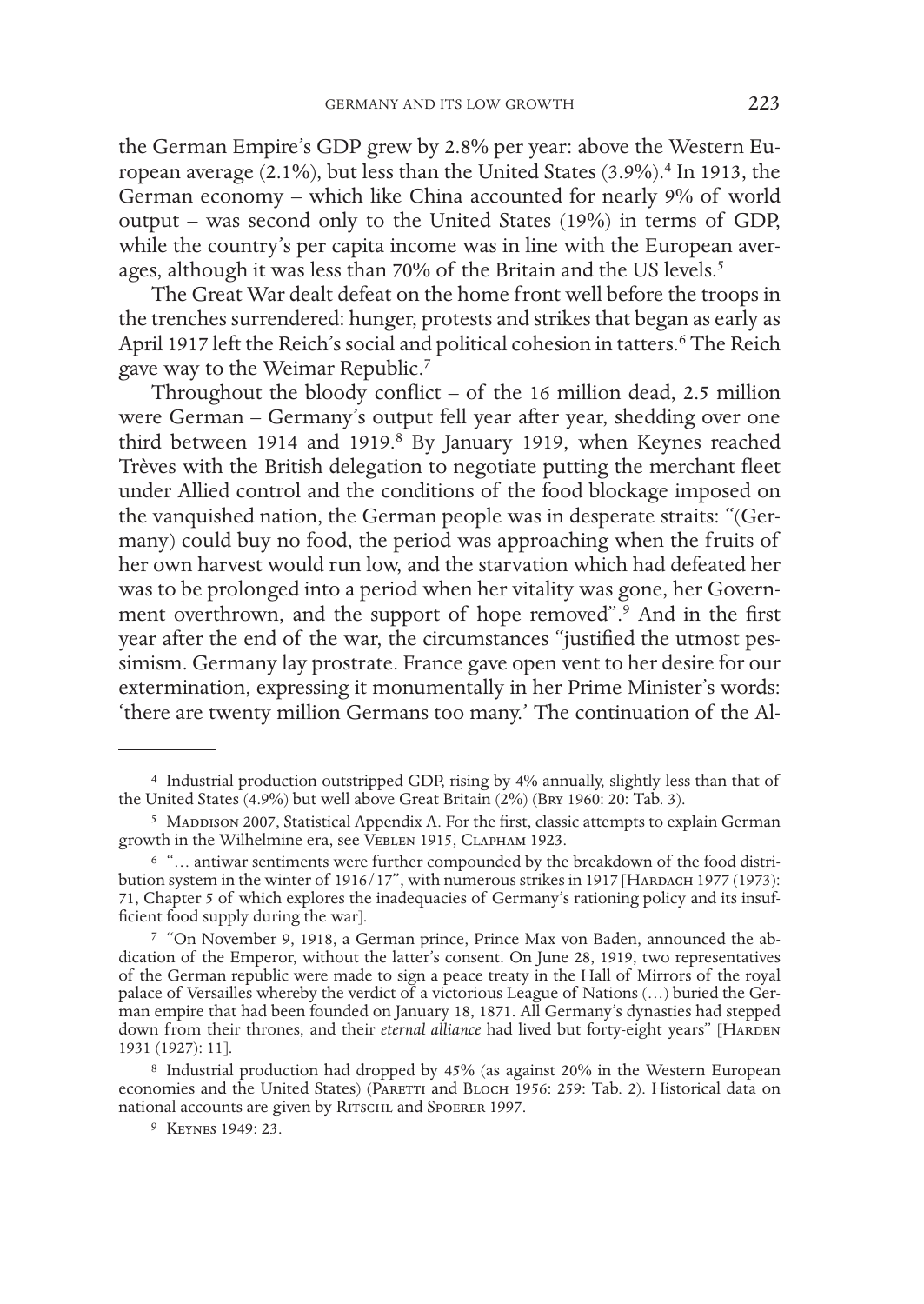lied blockade was rapidly fulfilling this wish; within six months from the Armistice it had achieved a casualty list of 700,000 children, old people and women".10

The industrial recovery of 1920-1922, rapid though it was, came on top of the inflation that had been raging since the beginning of the war. Inflation did not hamper, and perhaps even helped, the upturn while the war's victors suffered through the recession of 1920-1921. Soon, however, it degenerated into hyperinflation. In little over a year, between August 1922 and November 1923 (when the *Rentenmark* introduced by the Minister of Finance Hans Luther stabilized prices), the currency's domestic and external value plummeted, dropping by the billionfold.<sup>11</sup> The distributional effects on household wealth and income were devastating. The middle classes were particulalry hard hit as inflation ate away at their salaries and savings. Real wages fell (between 25 and 50%, depending on employment category) in 1914-1917, seesawed up and down until mid-1922, and were then sent into a tailspin by the hyperinflation that followed.<sup>12</sup> Social upheavals reached explosive levels. Hunger-fueled riots, revolutionary uprisings (such as that of the Spartacists, with the murder of Karl Liebknecht and Rosa Luxemburg in January 1919), violent attacks that reaped a heavy toll in deaths and injuries (like the assault in June 1922 that took the life of Walter Rathenau, the industrialist, financier and chairman of AEG who was then Foreign Minister<sup>13</sup>), attempted coups d'état (including Hitler's Munich Putsch in November 1923, with 16 victims) and ferocious government repression all marked the first five postwar years.<sup>14</sup> In 1923, sociopolitical tensions and economic imbalances brought another drop in GDP  $(-13\%)$ , leaving one quarter of the labor force out of a job.<sup>15</sup>

14 The entire period between the end of the First World War and the Nazi's seizure of power was punctuated by violence and social unrest. Hundreds of deaths took place in the "relatively stable years from 1924 to 1929" and even more in 1930-1931 (Evans 2005: 6).

15 On the causes of Germany's inflation see, *inter alia*, Graham 1930 (which emphasizes the weight of the reparations the country was forced to pay, and the collapse in the exchange

<sup>10</sup> Kessler 1928: 217.

<sup>11</sup> In those sixteen months, prices rose by a number of times estimated at 1.02x10 to the tenth power. In December 1923, a kilo of bread cost 400 billion, a liter of milk 360, an egg 320, and a tram ticket 50. Banknote denominations reached one hundred thousand billion. See STOLPER, HÄUSER and BORCHARDT 1967 [1940]: 84: Tab. 11; (CAGAN 1956: 26: Tab. 1 provides a statistical comparison of Germany's situation with six other hyperinflations).

<sup>12</sup> Holtfrerich C.L. 1980; Bry 1960.

<sup>13</sup> (Rathenau 1918; Cacciari 1979). "Political murder had at that time become one of the commonplaces of German public life (…). In his pamphlet *Four Years of Political Murder*, Herr Gumbel gives the names and exact circumstances of the assassination of more than three hundred republicans and radicals, who (…) were murdered in cold blood by Nationalists between 1918 and 1922" (Kessler 1928: 356).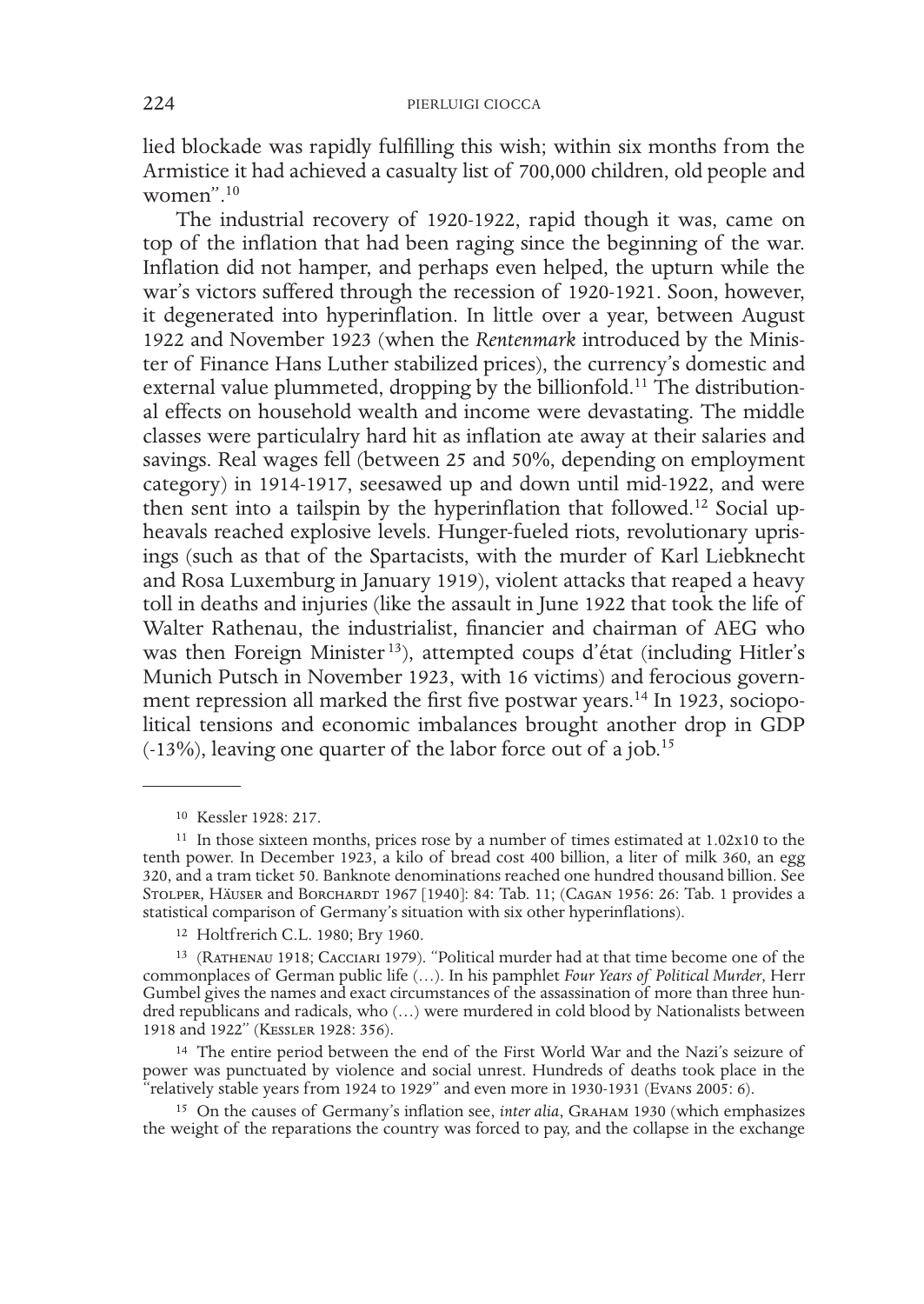In 1924-1928, output started to grow again at rates approaching 7% per year, though there was a significant slowdown (1%) in 1926. Output returned to 1913 levels only in 1928, fifteen years later.<sup>16</sup>

The "1929" depression hit the German economy early: in 1928, GDP growth had already slowed sharply by comparison with 1927. In 1929-1932, the drop in GDP was devastating, with a total loss of 27% over the fouryear period.17 Employment also fell by 27%.18 Thus, "between the summer of 1929 and early 1932, German unemployment rose from just under 1.3 million to over 6 million, corresponding to a rise in the unemployment rate from 4.5 percent of the labor force to 24 percent. Following a seasonal upswing in labor demand, reducing the level to 5.1 million in September 1932, unemployment again exceeded 6 million at the start of 1933".19 In industry, the proportion of jobless workers reached 44% in 1932, leaving the unemployment insurance system utterly unable to cope.<sup>20</sup> The depth of the depression was similar to that in North America, unequalled elsewhere in the world.

Starting in 1933, the German economy engineered a rapid recovery, followed by steady growth in industrial output. It is essential to distinguish between recovery and growth. GDP returned to 1928 levels in 1935, adding 10% per year over the 1933-1935 period (+17% per year for industrial production). After the cyclical upturn, the economy continued to pick up speed until 1943. Throughout Hitler's heyday – from 1933 to 1943 – GDP rose by more than 10% annually. With production expanding at this pace, the labor market was quick to return to health. By 1936, the market had es-

rate that resulted); Bresciani-Turroni 2005 [1933] (which identifies the government deficit and the excessive creation of money in order to finance it as the causes); PEDERSEN and LAURSEN 1964 (who underscore the role of wage pressures and on p. 68 put the unemployment rate at the end of 1923 at 25%); HOLTFRERICH 1980: 8 (who views inflation as "the final 'output' of a political, social and economic 'production process'").

<sup>&</sup>lt;sup>16</sup> The 1926 slowdown has been attributed to the tight monetary and credit policy that the Reichsbank had embraced since March 1924 to slow the excessive increase in economic activity amid fears of renewed inflation only a few months after the end of hyperinflation, which would have jeopardized the new currency (SOMMARIVA and TULLIO 1987: 166). In 1925, according to Schumpeter, there was "a severe relapse – in the fourth quarter, particularly severe in employment  $(\ldots)$  which was due to a variety of circumstances peculiar to the situation" (Schumpeter 1939: 767).

<sup>17</sup> Industrial production fell even further: -43%, as against -24% for the advanced economies as a whole (Sommariva and Tullio 1987: 167: Tab. 4.3.; Paretti and Bloch 1956: 259: Tab. 2).

<sup>18</sup> Ritschl 2002: Database: Tab. C1: col. C.1.4 IFK series.

<sup>&</sup>lt;sup>19</sup> DIMSDALE, HORSEWOOD and VAN RIEL 2006: 778. In addition to the official figures, there was also a "hidden" unemployment, estimated as involving up to 1.5 million people (Bologna 1996: 97). On the limitations of Germany's labor statistics in this period, see SCHUMPETER 1939: 971.

<sup>20</sup> Evans and Geary (eds.) 1987.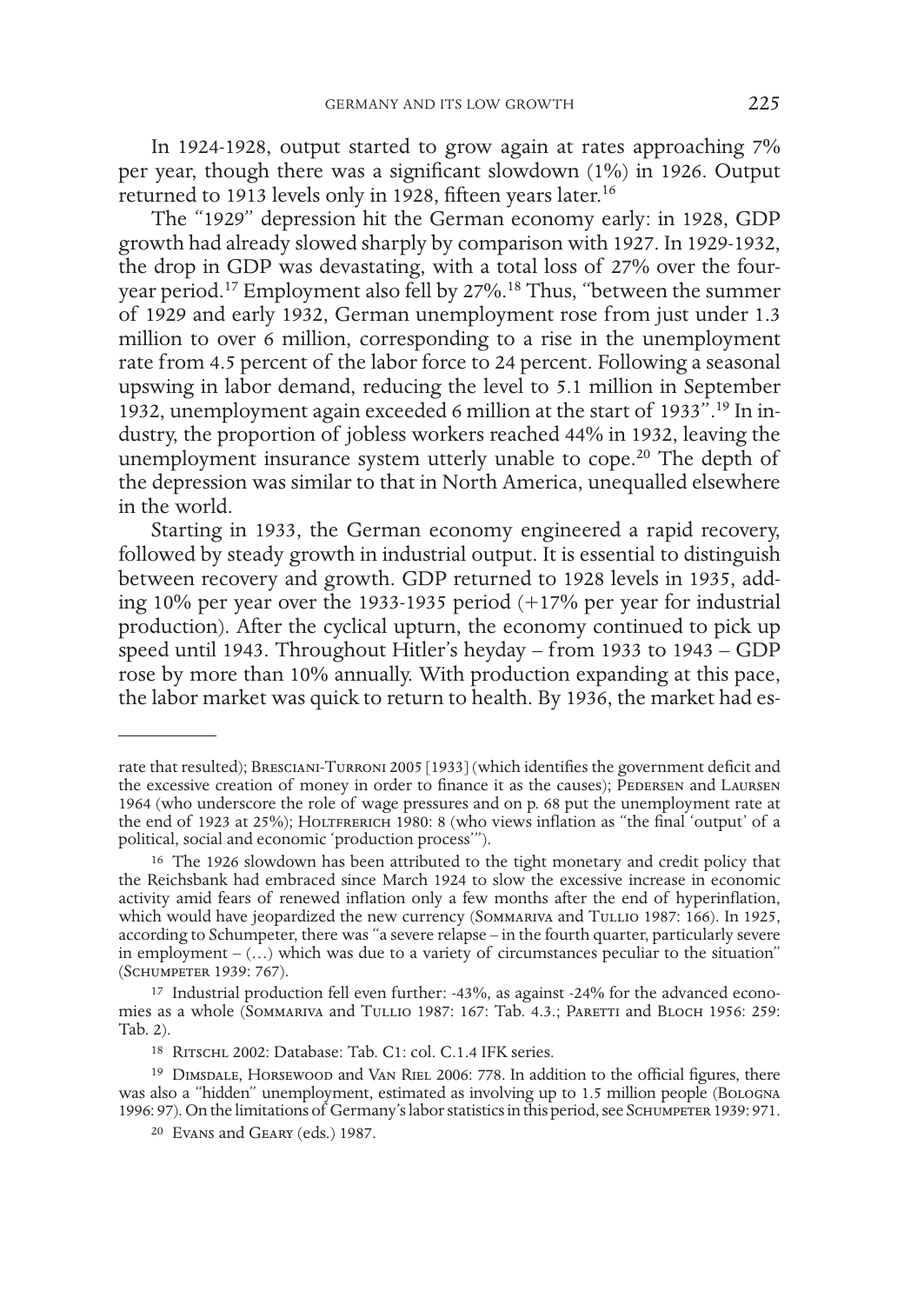sentially reabsorbed unemployment, bringing the number of jobless workers back down to 1.1 million. In 1938, the figure dropped to 200,000: to all intents and purposes, joblessness was nonexistent. In 1940, Germany's per capita GDP outstripped the European average by 10%, and had narrowed the gap with Britain and the US, reaching nearly 80% of their levels.

The military disasters of 1944-1945, along with 7.4 million German deaths (including 2.1 million civilians) and the terrible destruction inflicted by the two million tons of bombs dropped on Axis Europe by US and British planes, mostly on German cities, $^{21}$  also brought Germany's economy to its knees. GDP fell farther than in any other Western European country. In 1946 it was less than one third of what it had been in 1938. $^{22}$  In a divided nation, the prewar level would once again be reached around fifteen years later by the Federal Republic of Germany.

Economically reconstructed in the postwar years, reunified in 1990, Germany once again numbered among the world's most efficient economies, a leader in Europe and the lynchpin of the euro area and the European Union. From 1950 to date, Germany's GDP has logged a sevenfold increase (fivefold for per capita GDP). Unemployment rates are now among the lowest, prices among the most stable. Germany's share of world trade – at 7.5% – is more than double the country's share of world GDP. Its formidable export capacity, together with a relatively small appetite for imports, make Germany one of the major international creditors, after Japan and China, in a complex relationship – political as well as economic – with the other countries.

The extensive debate around these issues continues today.<sup>23</sup>

# 2. Germany's Postwar Performance

"For a wave of destruction had swept over our country (…) we were completely cut off, leaving us, the Federal Republic, with only half our agricultural resources and with an area, already over-populated and industrially lopsided, into which nine to ten million refugees were squeezed, without any personal belongings, without means of production".<sup>24</sup>

<sup>&</sup>lt;sup>21</sup> STOLPER, HÄUSER and BORCHARDT 1967 [1940]: 171: Tab. 21. The total number of casualties in the Second World War is estimated at 54 million, 30 million of whom were civilians.

<sup>22</sup> Postan 1967: 12-13.

<sup>&</sup>lt;sup>23</sup> For bibliographic information, see DEUTSCHE BUNDESBANK (ed.) 1976; BORCHARDT 1991; the writings of Ritschl et al. cited herein. In addition to Stolper et al., see GUILLEBAUD 1939; Arndt 1944; Bettelheim 1946; Hardach 1976.

<sup>24</sup> Erhard 1963 [1962]: 108. In the country as a whole, including the Saar, food supplies under rationing had fallen to 1729 calories per person per day, as against 3113 in 1936 [STOLPER, HÄUSER and BORCHARDT 1967 (1940): 205: Tab. 23].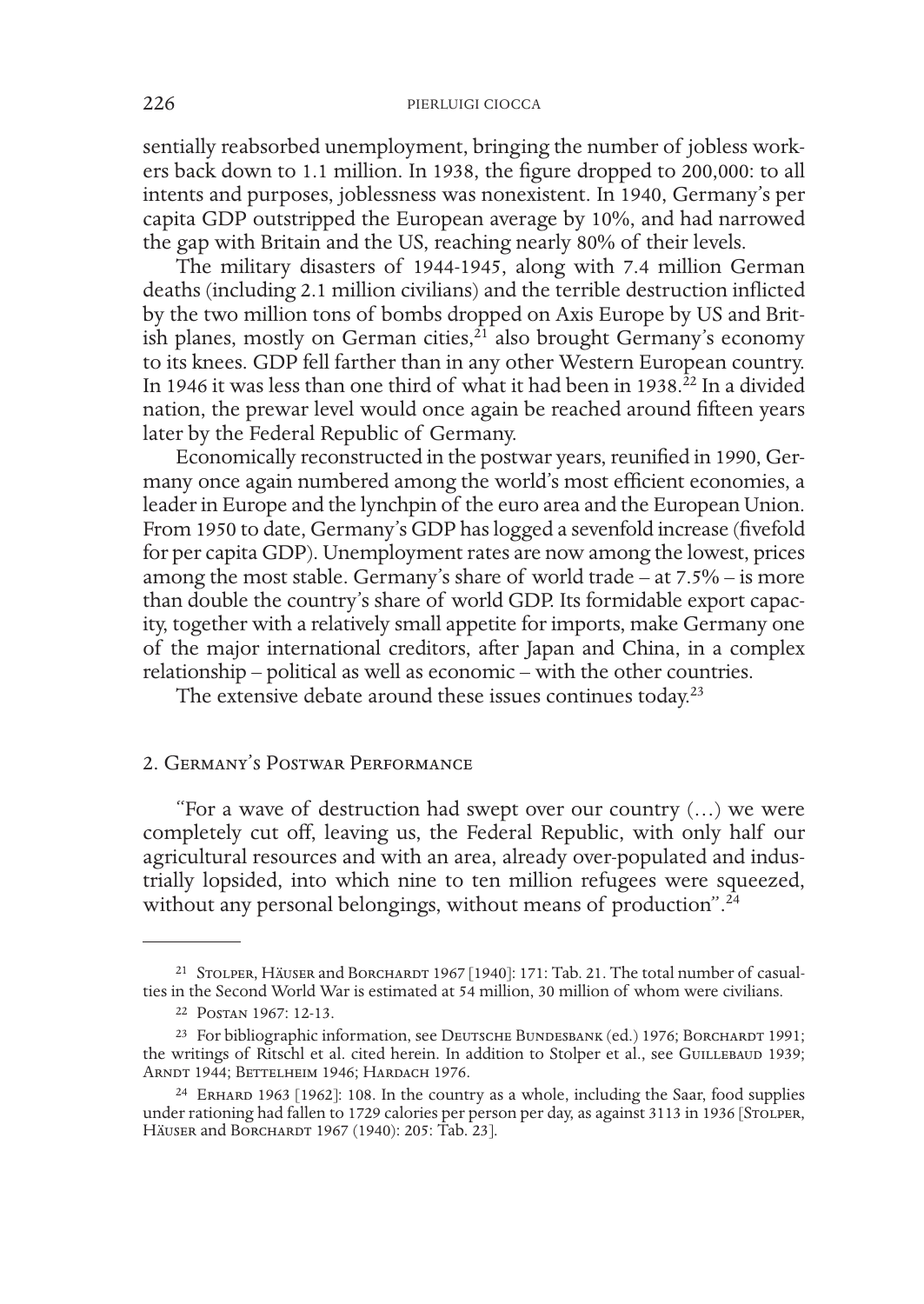At the beginning, the victorious Allies were even harsher towards the vanquished Germans than they had been at Versailles, after 1918. At the Quebec Conference in September 1944, when victory was in sight, Stalin, Roosevelt and Churchill endorsed the Morgenthau Plan, formulated by the US Secretary of the Treasury Henry Morgenthau Jr. under the influence of Harry Dexter White: converting Germany "into a country principally agricultural and pastoral".<sup>25</sup> At the Potsdam Conference in July 1945, three months after the war in Europe was won, Stalin, Truman and Churchill confirmed the punitive line. But as early as March 1946, the line softened somewhat in the so-called "Level of Industry Plan" put forward by the Allied Control Council, which had broken up Germany into thirteen military districts, by zone. Under the plan, Germany could retain a much-reduced industrial capacity, producing nothing that could be put to military use, while the countries devastated by the German armed forces were to receive reparations paid principally out of Germany's capital assets. Certain of Germany's industrial activities were to be forbidden, others curtailed, production of ships and aircraft prohibited, equipment and machinery seized as reparation, major combines (such as IG Farben and Vereinigte Stahlwerke) and the big banks decentralized and decartelized, the great "feudal" estates of the Junker landowners broken up.

Soon, however, two key considerations – one economic, the other political – came together with the humanitarian urge to assist a battered and exhausted populace, leading the Western powers, and the United States in particular, to reconsider and relent in their draconian measures against defeated Germany. First, the economic rebirth of Europe as a whole hinged on restoring German industry's ability to provide crucial production inputs, primarily machinery and technology. Second, the cold war – inaugurated on America's part upon Truman's accession to the presidency immediately after Roosevelt's death on April 12, 1945 26 – made it advisable to reinforce Europe's capitalist economies in order to contain the Soviet Union, preventing internal tensions that could have instilled pro-Russian sympathies in certain segments of society.

As early as 1945, the American military government in Germany distributed aid through the GARIOA program to help make up for the severe postwar shortages of foodstuffs, seeds, fertilizers and fuel.<sup>27</sup> In December,

<sup>&</sup>lt;sup>25</sup> STEIL 2013: 269. At the end of 1943, Roosevelt remarked to his Secretary of the Treasury, Henry Morgenthau Jr., "we either have to castrate the German people or you have got to treat them (economically) in such manner so they can't just go on reproducing people who want to continue the way they have in the past" (*Ibid*.: 267).

<sup>26</sup> Fleming 1961: Ch. xi.

<sup>&</sup>lt;sup>27</sup> The program's aid efforts, together with the food packages sent by private agencies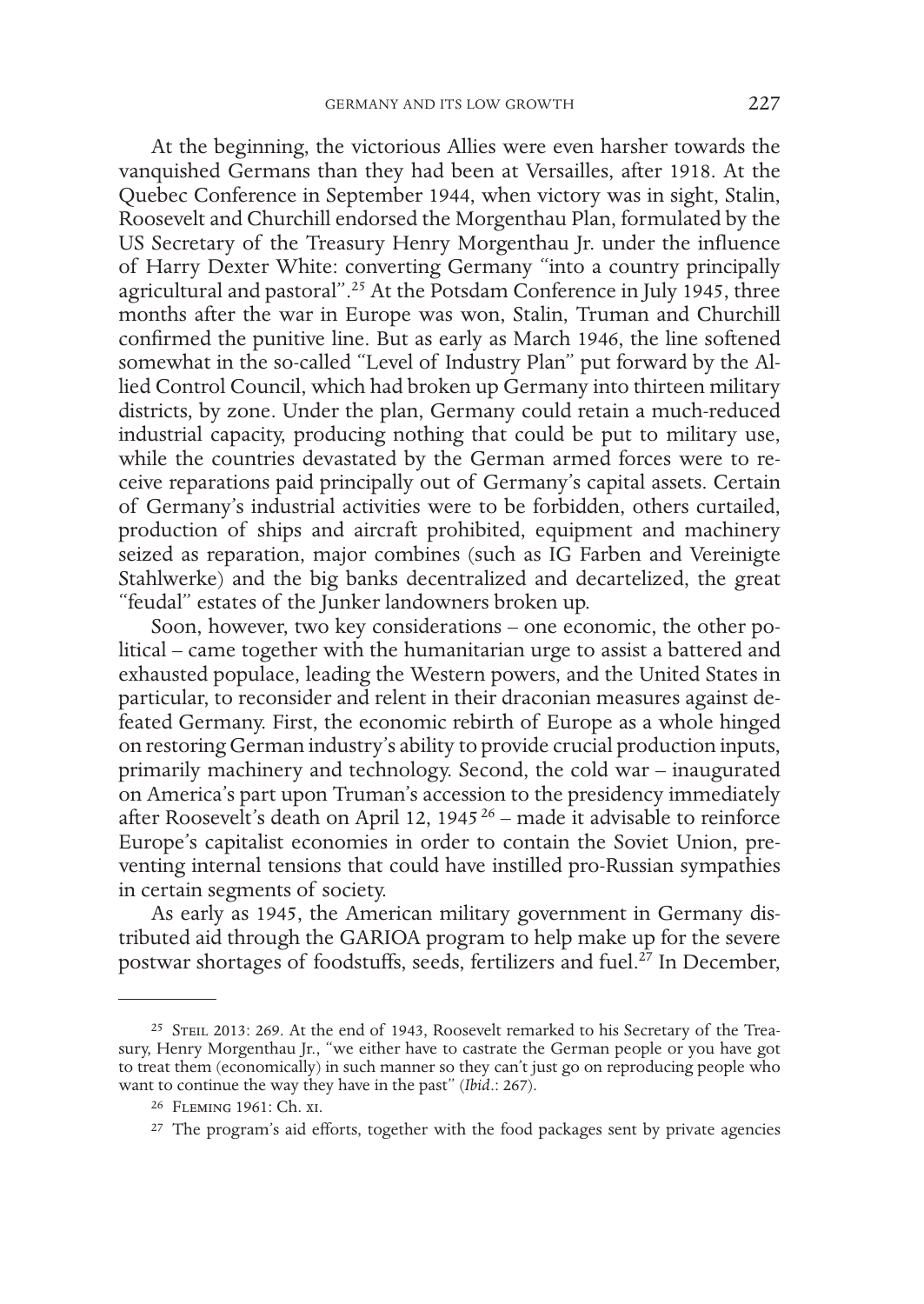the US State Department "interpreted" the Potsdam Declaration as mere guidelines, expressly rejecting the idea that its goals were to permanently destroy the German economy. In September 1946, Secretary of State James F. Byrnes declared, with Truman's full approval and support, that the German people were not to be denied the *right* to build up their industries for peaceful purposes. In February 1947, the American mission to Germany led by the ex-president Herbert Hoover, assisted by the German economist Gustav Stolper, recommended "reviving German industry and thus exports with which to relieve American and British taxpayers from their burden in preventing starvation in Germany".28

The Plan launched by the American General George C. Marshall in his speech at Harvard University on June 5, 1947, and which operated from April 1948 to 1951 as the European Recovery Program, was the concrete expression of this change of tack. The Plan disbursed aid for 17 billion dollars (6% of US GDP in 1948). The amount that Germany cumulatively received in Marshall aid amounted to 4% of the country's GDP in 1950, less than half that granted to the United Kingdom and France and more or less the same as was given to Italy, even though the latter's economy was smaller than Germany's. Nevertheless, this aid was invaluable, chiefly in covering imports that were far above exports. In 1948, fully two-thirds of German imports were paid for out of Marshall Plan funds.<sup>29</sup>

Domestically, efforts to reconstruct the defeated nation and the crippled economy were inspired by the ordoliberalism – which took its name from the journal *Ordo* – propounded by the Freiburg School of economists and sociologists such as Walter Eucken, Alexander Rüstow, Wilhelm Röpke, Franz Böhm and Alfred Müller-Armack. The latter coined the happy term "social market economy", whose "key task is to pursue free markets while respecting the social equilibrium and the principle of the moral responsibility of the individual towards the community".<sup>30</sup> This vision was translated into practice by Ludwig Erhard and by Konrad Adenauer in their leadership of the Christian Democratic Union (CDU) party and their various government responsibilities.

The social democrats – the SPD – were opposed for years, favoring a planned economy. Their opposition persisted even as production, wages

such as CARE and citizens abroad, are credited with saving "tens of thousands of families from inanition, sickness, and death" [STOLPER, HÄUSER and BORCHARDT 1967 (1940): 210].

<sup>28</sup> Stolper, Häuser and Borchardt 1967 (1940): 199 and *passim*.

<sup>29</sup> Ritschl 2012; Martinez Oliva and Stefani 2000: 178-179: Tab. 6.

<sup>30</sup> Erhard 1963 [1962]: 210. Nevertheless, monopolistic groups and cartels were in actual fact accepted (Sylos Labini 1960). For the subsequent developments of ordoliberalism and the social market economy, MAGNANI 1996a and SARTOR 1996; FELICE F. 2008.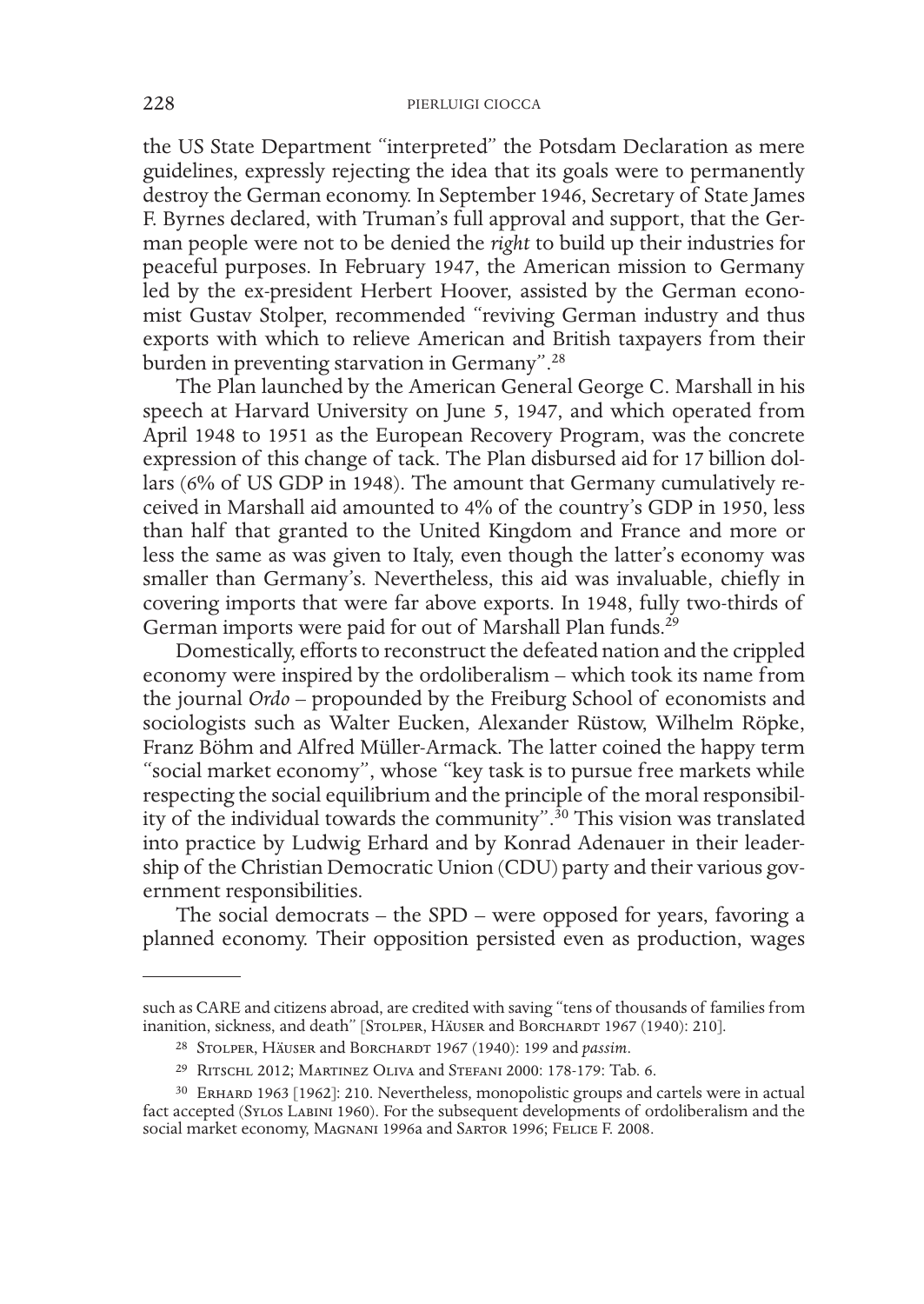and social spending continued to grow.<sup>31</sup> But faced with an economy that went from success to success, they fell back on espousing "competition" when possible, planning when necessary". The social market economy where organized labor was even powerful enough to own major banks had no problem with this flexible formula.

Reconstruction can be said to have reached completion in 1951, when exports covered imports.

In 1950-1960, the Federal Republic's real GDP growth reached 7% per year, while GDP per hour worked rose by 6% per year, more than in the other Western countries.32 Nevertheless, none of these countries offered job opportunities matching those in Germany. The unemployment rate dropped from 7.2% to 0.9% of the workforce, even though the latter increased, partly as a result of massive immigration. Exports by volume ballooned by 16% per year, more than twice the worldwide rate. Trade barriers – especially those between European countries – came down, encouraging this process to the extent that in 1960 slightly under two-thirds of Germany's exports flowed to its European trading partners (9% to France, 6% to Italy, 5% to the United Kingdom). From 1952, the rapid rise in Germany's material wellbeing was joined by a steady current account surplus. Again by comparison with the other Western countries, Germany's investments were among the highest (one quarter of GDP) and the most profitable: this was true both in terms of production capacity (with an incremental capital output ratio of 3, as against values ranging from 4 to 6 in the other economies) and in terms of returns. This is one of the reasons that "in the course of the 1950s government expenditure on goods and services increased faster in money terms than private demand in all countries except Germany".<sup>33</sup> The interwar economy and the prominent role that the state played in it had been transformed into one of the world's most market-oriented, though competition was not always given free rein.

The German economy continued to grow at a healthy clip between 1960 and 1973, year of the Yom Kippur War and the first oil crisis. Throughout the "golden age" of world growth, 1950 to 1973, the Federal Republic's GDP rose 6% per year. The acceleration of technical progress – as approxi-

<sup>31</sup> At the joint conference of the CDU and the SPD in Düsseldorf on December 8, 1951, Erhard announced: "In July, 1948, our production was 57% of the 1936 figure (…); in the area of the Federal Republic today, in spite of the severe damage suffered during and after the war and of Germany's tragic history, 34% more is being produced than in 1936, a year in which, as you know, rearmament was already under way (…). Germany's present wage index stands at 123, Britain's at 109 circa, Italy's at 113 (…). In the Federal Republic, expenditure on social services represents 51.8% of tax revenue..." [ERHARD 1963 (1962): 97-98].

<sup>32</sup> MADDISON A. 1964.

<sup>33</sup> *Ibid*.: 104.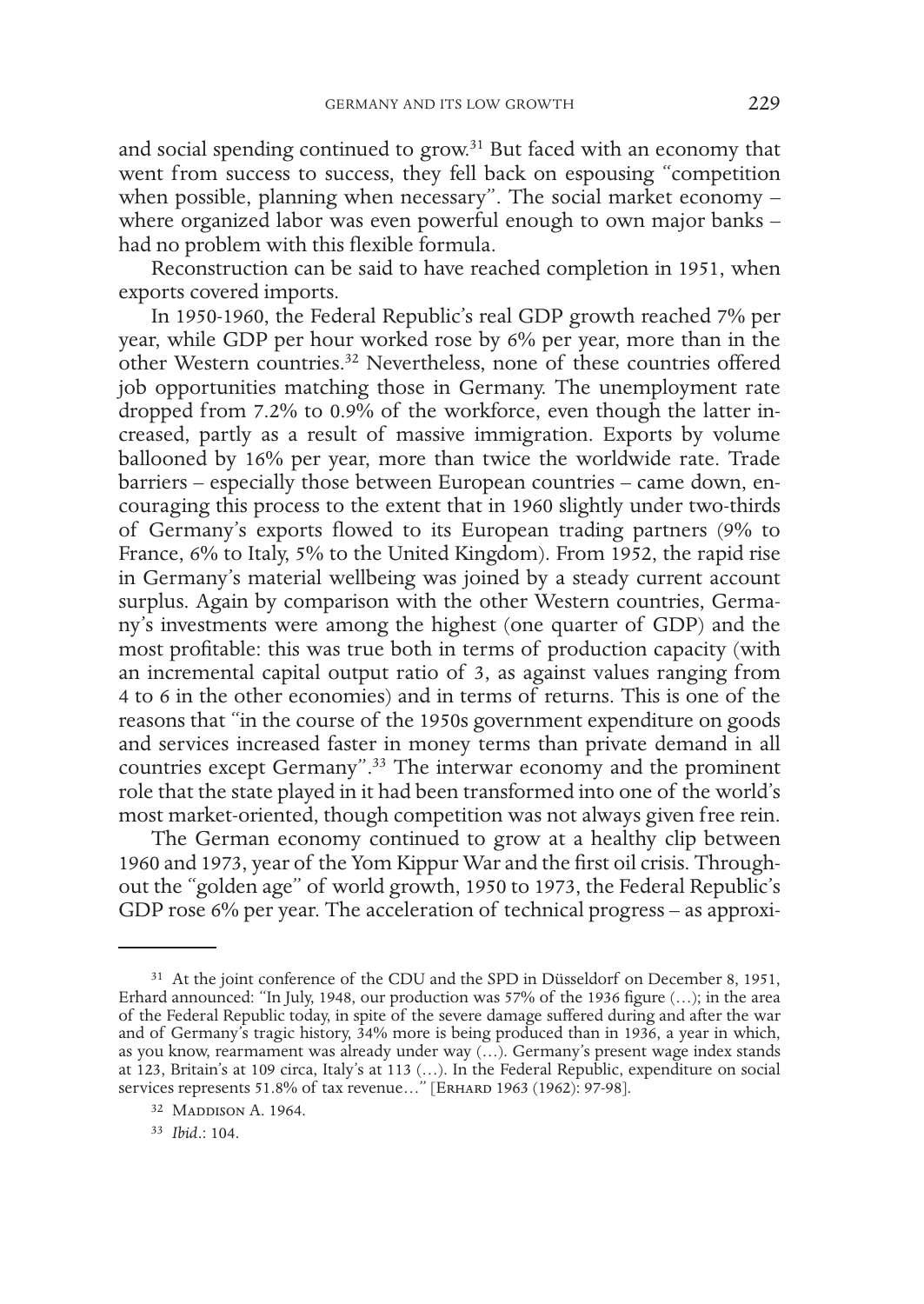mated by total factor productivity – has been estimated at 4% per year, as compared to 5% in Japan, 3.2% in France, and less than 2% in the United States and the United Kingdom. The rate of accumulation of fixed nonresidential capital stock in Germany kept pace with GDP, and thus was less rapid than Japan's 9.2% per year, but above the United Kingdom's 5.2%, France's 4.8%, and the United States' 3.3%. Foreign trade's contribution to economic growth was also – slightly – below what is was in Japan, but significantly above the other Western economies.<sup>34</sup>

The German economy did not escape the stagflation of the Seventies: the "disproportionality" crisis that in the industrialized countries was sparked by the interaction of the wage and oil shocks with the difficulties encountered by the allocative mechanisms – markets, large firms, public administrations and financial intermediaries – in realigning resource use with the new constellation of relative prices resulting from these shocks.<sup>35</sup>

In 1970-1973, wage pressures and burgeoning global demand were followed by steep rise in Germany's inflation rate, from 3.3 to 6.9 per cent annually, that income policy, fiscal policy, and even monetary policy had been unable to prevent. The wildcat strikes of 1969 had been censured by trade unions that gained strength from the "concerted action" institutionalized in 1967. Union membership rose from 30% in the Sixties to 35% in 1975. From 1969 to 1974, yearly increases in nominal wages averaged 11% (with a peak of 15% in 1970), whereas real wages rose by 6%, and productivity by 4%. Real GDP grew by 4% per year. The years 1966-1972 had seen the brief – and only – postwar flirtation with "German Keynesianism", associated with Karl Schiller, Economics and Finance Minister in the Kiesinger and Brandt governments. The public deficit hit a high of 6% of GDP in 1975, after the surge in the price of oil and other commodities. The annual rate of growth of the money supply reached 15% in 1972.

But before the shocks, the fundamentals of the German economy had strengthened. As input-output analysis shows, in 1965-1970 innovations were introduced in both products and techniques, boosting production efficiency, while vertical integration increased resource allocation to meet final demand. In 1975, energy sources accounted for less than 11% of intermediate costs, and imported inputs less than 8%.36 The industrial sector produced half of total added value. In turn, machinery, chemicals, metals, electrical goods and vehicles made up half of industrial added value. Forty

<sup>&</sup>lt;sup>34</sup> MADDISON 1995: 41-42: Tab. 2.6.

<sup>35</sup> Ciocca 1981-1982, "Disproportionalities, Allocative Mechanisms, and Stagflation", *Journal of Post Keynesian Economics*: 231-239 and Ciocca 1987.

<sup>36</sup> Croce 1977: 156; Rubino 1996: 87: Tab. 8 and 86: Tab. 7.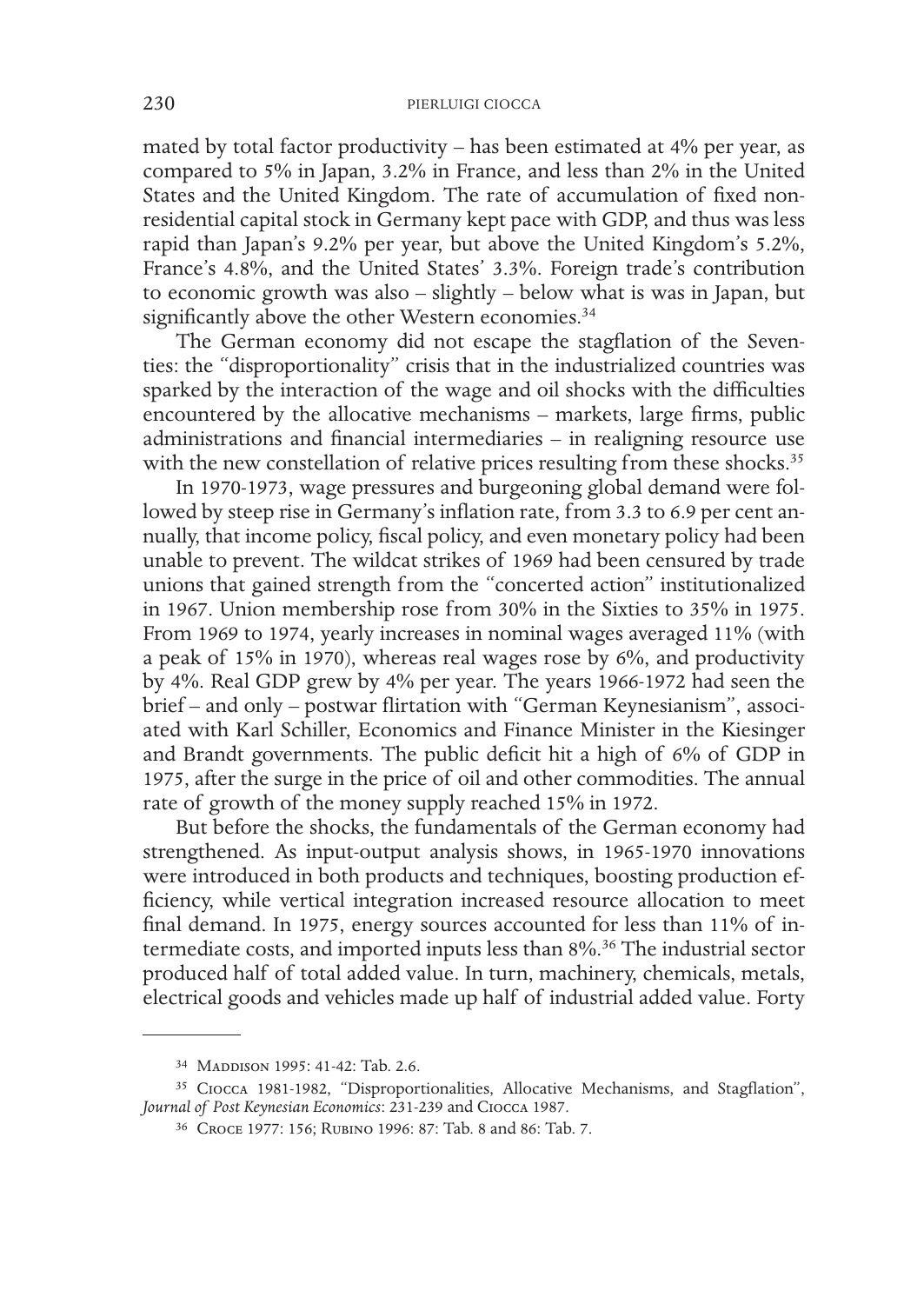per cent of exports – chiefly manufactured products, and capital goods in particular – came from not more than ten large groups. Germany exported one third of its GDP, and in 1970 overtook the United States to become the world's largest exporting country.<sup>37</sup> The impact of rising oil prices, though significant, did not reduce the structural trade deficit by more than one quarter in 1974.

Once the tensions with Schiller, and later with Helmut Schmidt, had passed, the Bundesbank was authorized by the government in February 1973 to introduce restrictive measures. The Bank proceeded to do so in March of that year, after the Smithsonian Agreement on exchange rates broke down. The Bundesbank was thus the first central bank to implement the "monetarist" shift, a course that other countries would not follow until years later.<sup>38</sup> Expansion of the monetary base slowed, from 15% in 1972 to 11% in 1973, and down to 9% in 1974. Despite the oil shock, inflation began to drop during 1974, from an annualized 9.9% in the first quarter to 3.8% in the third. Buoyed by the country's social cohesion, businesses, unions and the government agreed at the end of the year to "coordinate expectations" towards lower inflation in the future. The Bundesbank declared that it would maintain tight control over liquidity. Consequently, high unemployment could result if cost of labor trends were to spin out of control. Already in the fourth quarter of 1974, nominal wage growth slowed, to 7% per year. In 1975-1979, although the unemployment rate stayed below 4%, the average rise in nominal wages did not exceed 6% per year and real wage growth fell below increases in productivity, bringing the profit share back up. GDP grew by 2.6% per year, in line with the rest of Europe. Inflation was kept to 3.6% per year, as against 8.4% for the OECD area as a whole. Though trends in wages, global demand and international commodity prices were far from favorable, Germany continued to run a current account surplus averaging nearly 11 billion marks per year in 1971-1975.

Over the entire period from 1949 to 1977, the cost of living in the Federal Republic rose by only 2.7% per year, compared to 3.4% in the United States, 5.5% in Italy, 6.1% in France, 6.4% in Great Britain, and 6% in the in-

<sup>&</sup>lt;sup>37</sup> "The level of costs and prices, productivity, the degree of industrial concentration, the range of commodities, technological innovation and industry's focus on foreign markets are all factors that may often be more favorable in any of a number of other developed capitalist countries than they are in the FRG, *but only in West Germany do all of these factors together show a high level of competitiveness*" (Dal Bosco 1987: 135).

<sup>38</sup> This shift was celebrated in the historical volume promoted by the Bundesbank, *Fifty*  Years of the Deutsche Mark. Central Bank and the Currency in Germany since 1948, Oxford University Press, Oxford, 1999. In the book, the central bank maintains that the years 1969-1973 saw the "inability of the government to cope with the disequilibrium that had resulted from excessive demand and conflict over income distribution" (DEUTSCHE BUNDESBANK 1999: 421).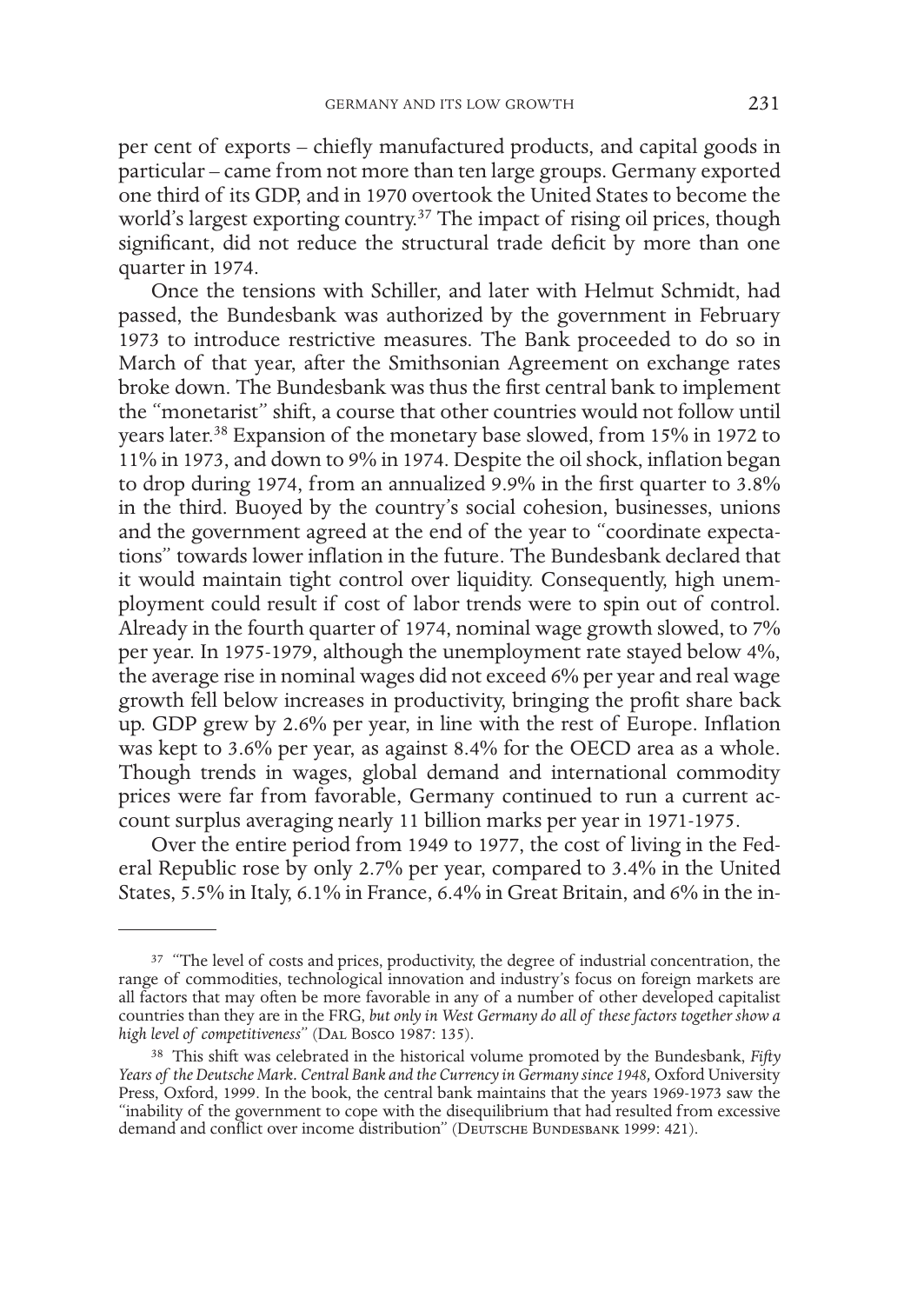dustrialized countries as a whole. In these thirty years, real GDP increased over sixfold, at a rate of 6.3% a year. The external value of the deutschmark – the effective nominal exchange rate against 16 other currencies – nearly doubled. In 1977, public sector debt barely reached 30% of GDP. In 1978, thirty years after it was introduced to replace the Reichsmark, the D-Mark was celebrated by the President of the Deutsche Bundesbank by referring to these brilliant achievements in words that explicitly linked the currency's solidity with the standing that Germany had once again come to enjoy in the world: "The strength of our currency is first and foremost a political asset of the highest order. Just imagine where the FRG would be today on the international scene if our currency were as weak or sickly as that of certain other European countries, or if we had to depend on foreign loans from time to time! The fact that today's FRG is no dwarf, politically or otherwise, is undoubtedly due at least in part to the strength of its currency, its sizeable currency reserves, and its healthy balance of payments".39 The nexus between the economy and foreign policy could not have been expressed more directly. And were that not enough, it was expressed by a "technical" institution – the bank of issue – whose role is hardly that of commenting on foreign policy.

In 1976-1980, monetary and exchange rate policy changed again to focus on correcting the deficit that the current account balance was then showing, largely because of increasing deficits in the services account (especially foreign travel) and transfers, while the trade surplus had stopped improving as a result of the new upswing in imported energy prices. Though the deficit was modest – 441 million deutschmarks per year – and there was a risk of importing inflation, the D-mark's real rate of exchange was allowed to depreciate.40 Inflation rose slightly (to 4.6%), while increasing far more in the OECD area (to 10.3%). GDP growth was in line with the rest of Europe.41 While the primary deficit climbed to 2% in 1981, the Bundesbank's target corridor for monetary growth was narrowed from 1979's 6/9% to  $5/8\%$  in 1980 and to  $4/7\%$  in 1981. In all three years, money stock growth was close to or below the lower limit of the corridor.<sup>42</sup>

<sup>39</sup> Emminger 1978 (last paragraph of Section III, p. 2).

<sup>40</sup> Setting 2010 as the base year at 100, the exchange rate stood at 123 in 1973, dropped to 116 in 1975, rose to 119 in 1979, and then fell to 103 in 1981 and 98 in 1985 (the lowest prior to the introduction of the euro).

<sup>41</sup> "The current account position and the exchange rate became important additional target criteria for the Bundesbank, and as the economy increasingly cooled down they came more and more into conflict with the goal of smoothing out the business cycle" (DEUTSCHE Bundesbank 1999: 442).

<sup>42</sup> Deutsche Bundesbank 1999: 445.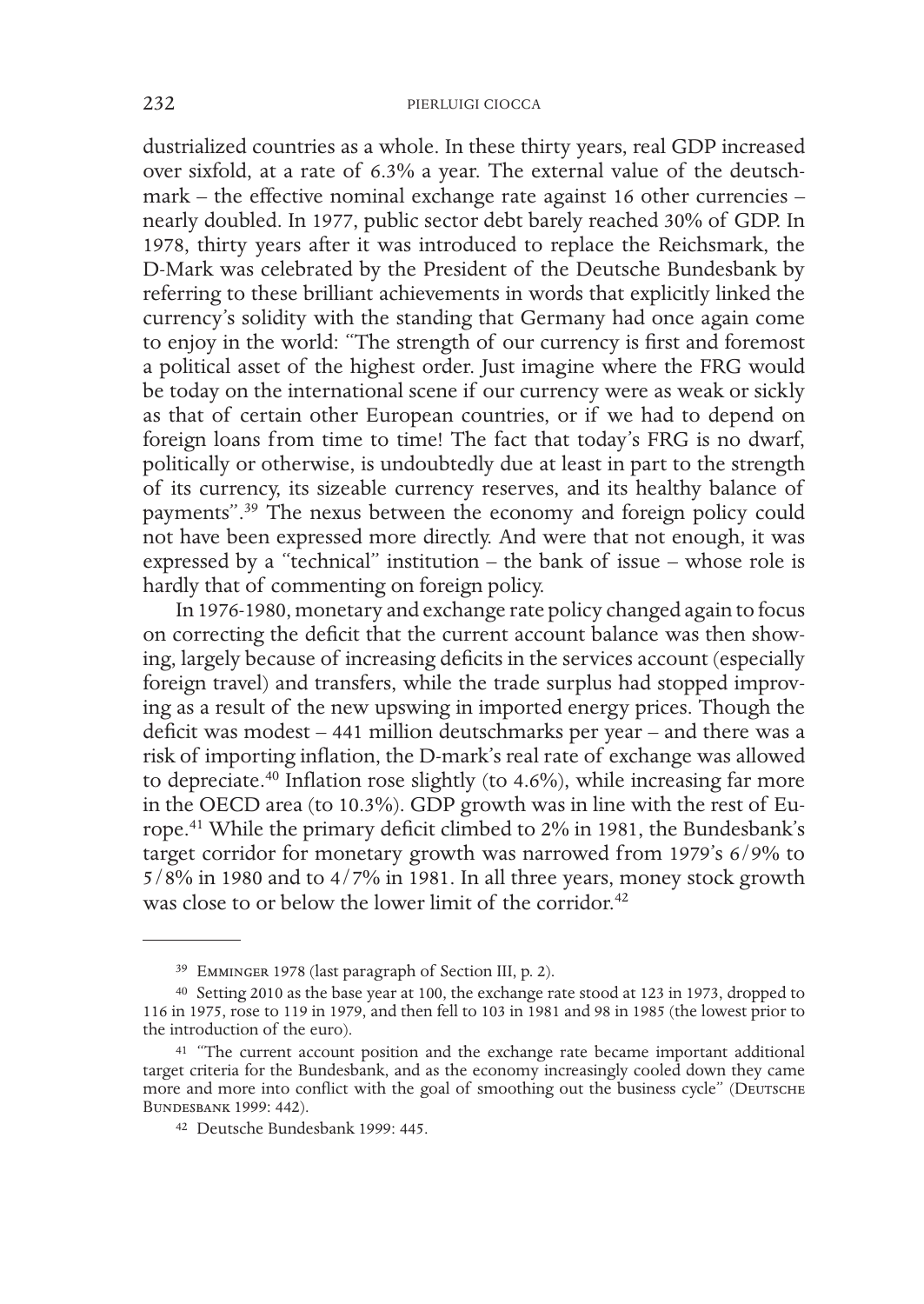From the structural standpoint, capital continued to replace labor, which had become more costly, throughout the Seventies.<sup>43</sup> Wage restraint and a robust manufacturing base went hand in hand with a widespread reallocation of resources. Among the allocative mechanisms, the major corporations of Rhine capitalism did more than the markets or the government. They proved adept at R&D and at planning new production strategies based on long-term investments supported by ties to some of the world's largest banks.<sup>44</sup>

In the international crisis of the Seventies, Germany once again showed the stability and production capacity that it had been able to build since the postwar period, solidly based in the fundamentals of its economy and precisely targeted economic policies.

In the subsequent decade, up to the time of reunification, inflation was the lowest among EU countries: 2.9% per year, against an average of 7.5%. Rises in money wages did not exceed 4% per year, as compared to the EU average of 9%. The current account went back to running a surplus of 19 billion deutschmarks a year in 1981-1985, which jumped to a yearly 92 billion in 1986-1990. The deutschmark ranked as the main international currency after the US dollar.<sup>45</sup> However, GDP growth began to wane, slipping to 1.8% per year compared to the Seventies' 3.1%, slightly below the European average, likewise in decline.

In 1990, the two Germanys were reunited, with monetary, economic and social union coming into force on July 1, followed by political union on October 1. Union with the German Democratic Republic brought the postwar period's first significant current account deficit.<sup>46</sup> In 1990-1993, the deficit amounted to 23 billion deutschmarks per year, and until 2001 remained in the neighborhood of 2% of GDP. The current account returned to positive territory in 2002, and then embarked on the uptrend that continues at the time of writing (2017).

Unification put a further brake on growth. Though the resulting surge in global demand boosted West Germany's GNP by more than 5% a year in 1990-1991, the East's GDP plunged over 16% in 1990 and by 23% in 1991.

<sup>43</sup> In manufacturing in particular, capital stock grew by 2% yearly, while man-hours dropped by 2.6% per year (Bruno and Sachs 1985: 163: Tab. 8.10.and 184: Tab. 9.3).

<sup>44</sup> Albert M. 1993.

<sup>45</sup> In 1990, around 15% of international trade transactions, official reserves and financial assets were denominated in deutschmarks (FRENKEL and GOLDSTEIN 1996: 708-709: Tab. 6; 713: Tab. 7 and 717: Tab. 9).

<sup>46</sup> It is estimated that at the time of unification – the second half of 1990 – East Germany's GDP was less than 10% of that of West Germany, its population (16 million) was one quarter, and its per capita GDP was thus less than one third (MADDISON 1995: 131: Tab. B-6).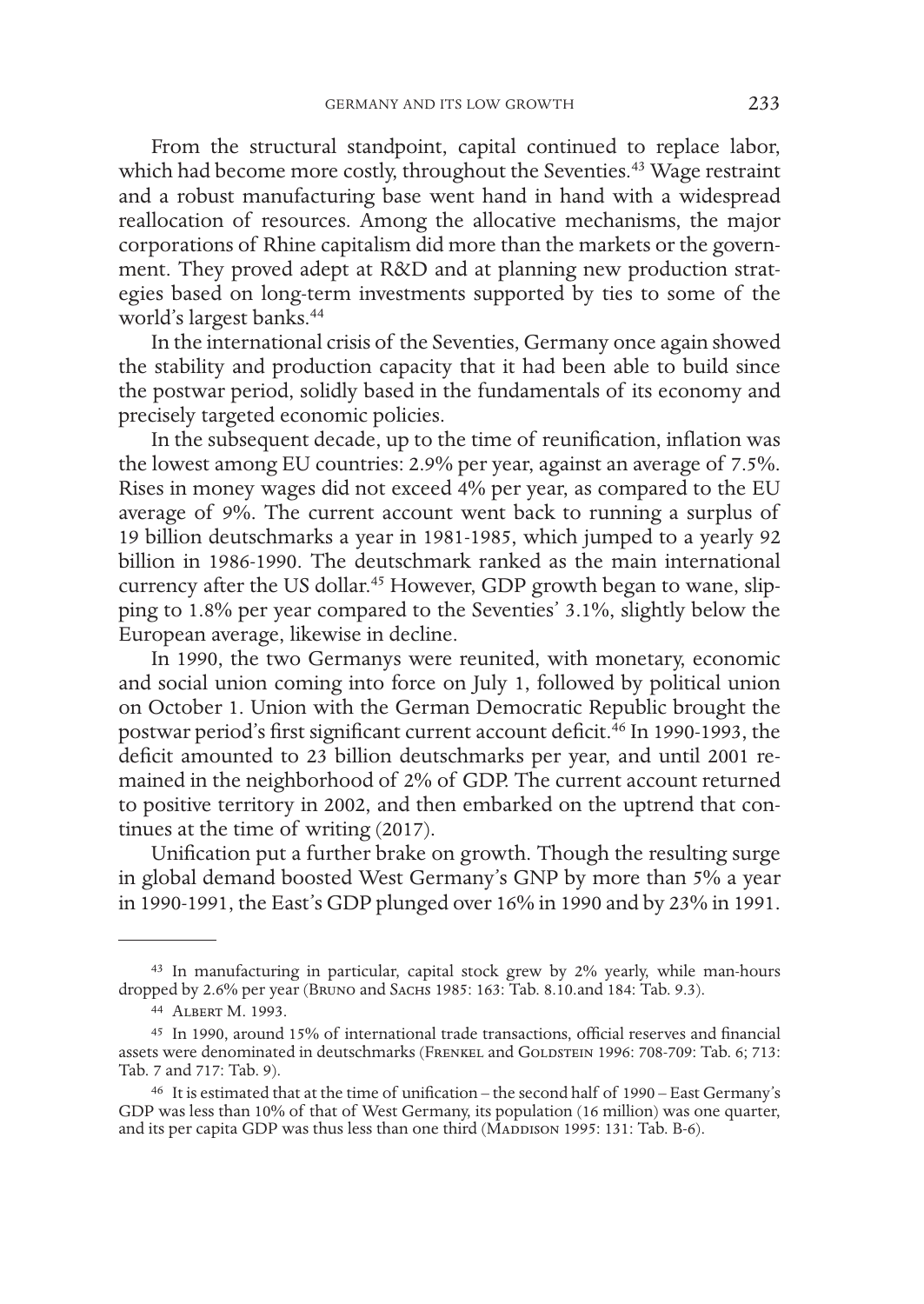For the Nineties as a whole, GDP growth in the united Germany slowed to 1.7% per year, below the 2.1% of the future Euro area. Yearly public sector transfers amounted to 4.5% of West Germany's GDP and over one third of East Germany's. The budget surplus of 1989 turned to a deficit of approximately 3% of German GDP in the following years. Rather than being used to boost the productivity of the entire country's businesses, significant resources raised through tax levies covered the transfers needed to provide the weaker East German economy with basic tangible and intangible infrastructures. The increases in taxes, interest rates and public debt between 1992 and 1999 hampered investments in West Germany, where capital stock increased by only 2%, while in the East it grew three times as fast. Disposable income per capita in East Germany rose from 49% to 66% of that in West Germany (a gap which is not dissimilar to that between Southern and North-Central Italy), though unemployment in the East (including Berlin) approached 20% at the end of the Nineties.<sup>47</sup>

On the basis of the comparative growth accounting analysis cited earlier, $48$  the years 1973 to 1992 – the period of the oil shocks and reunification – differed markedly from the two "golden" decades that preceded them, as Germany's annual GDP growth rate dropped from 6 to 2.3%: farther than in the USA, France, the United Kingdom and even Japan. Though still higher than in the other countries, the rate of technical progress dropped from 4% to 1.5% per year, while the rate of capital growth also fell, from 6% to 3.3% per year.

In 1993-1998, until the euro replaced the deutschmark, Germany's average annual GDP growth dropped yet again, to 1.3%, reflecting an economy that was still burdened by the weight of reunification. Nevertheless, inflation stood at 1.7% per year, below the 2.5% average for the countries that were to become the euro area. Germany's monetary and commercial primacy was now consolidated: "Utter defeat in two world wars has not, after all, prevented Germany from ending the twentieth century as the dominant state in that continent".<sup>49</sup>

In 1998-2017, German inflation and that of the other euro economies tended to converge, remaining below the 2% maximum threshold. Moreover, GDP growth in the entire euro area dropped further, reaching one of the lowest rates  $-1.2\%$  per year  $-$  to be found in the major areas of the globe. In Germany, internal demand rose 1% per year on average, less than GDP (1.4%). Growth in private consumption and in private and public

<sup>47</sup> Hunt 2006 and the literature cited therein.

<sup>48</sup> MADDISON 1995.

<sup>49</sup> Hobsbawm 1996: 130.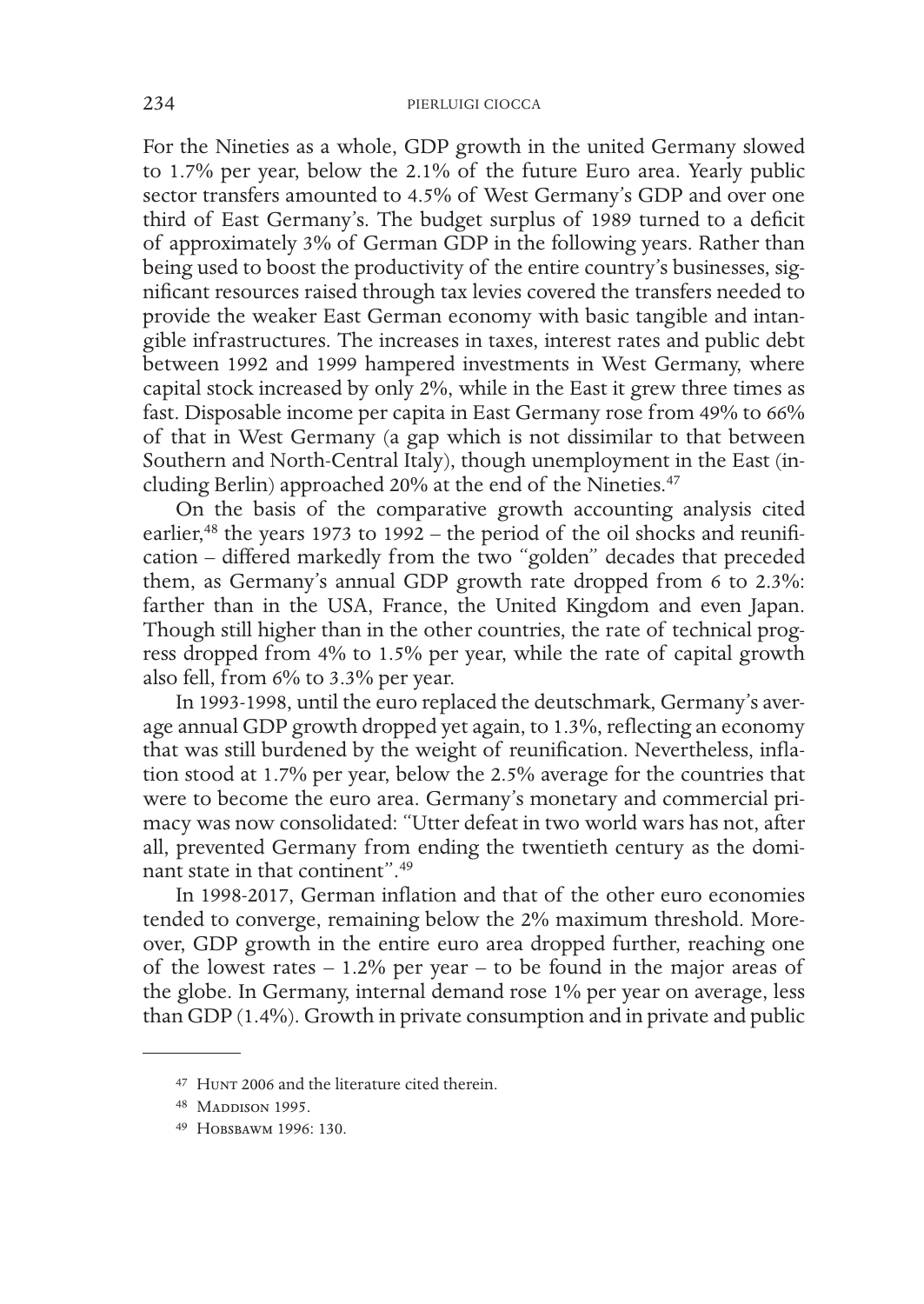investment barely managed to top 1%, limiting demand-driven increases in production. Some of the cracks in the Rhine model that had begun to appear in the Nineties<sup>50</sup> now widened. The corporatist method of constructive compromise in the relations between capital and labor was on the wane. Financial globalization and the financial crisis of 2008 had undermined the banks' centrality and the stability of industrial groups' governance. The stock market's importance increased, with the introduction of hitherto little-used techniques such as takeover bids. East Germany's hoped-for transformation into a sort of Teutonic Silicon Valley failed to materialize. Labor productivity slowed in1999-2007 (gaining only 0.8% per year on average, as against 1% in the Euro area and 1.3% across the entire OECD) and reached a standstill in 2008-2016 (compared to +0.2% per year for the Eurozone and 0.5% for the OECD area).

From 2002, Germany's current account climbed back to a surplus, which then continued to grow. Since 2015, it has been over 8% of GDP, overstepping the amount that European rules consider exorbitant and in need of correction by two percentage points. In 2017, by contrast, Japan's surplus was running at 4% of GDP and China had dropped to 1.4%. Wage restraint was a contributing factor in Germany's surplus, as per-worker wages rose in 1999-2016 by only 1.7% per year, as against the OECD average of 3%. But the major factor was the drop in domestic absorption of resources: national savings as a percentage of GDP went from 22% in 1998-2002 to 28% in 2017, while fixed investments oscillated around 19% of GDP. Growth in exports by volume exceeded that of imports, partly because of the combined effect in the rest of the Eurozone of rising unit costs of labor – which remained virtually constant in Germany – and the irrevocable conversion rates set when the single currency was introduced.

Germany's net international investment position thus burst all former boundaries. From 1.6% of GDP in 2000, it reached nearly 60% in 2017. In US dollars – 2 trillion – it is similar to that of China, and is exceeded only by Japan's 3 trillion.

### 3. The Weight of the Past?

Understandably, the history of the twentieth century instilled a deepseated conviction in Germany's leaders and people: debt and inflation are harbingers of doom. Over and above their consequences for production and distribution, they can turn even an economic giant into a political dwarf.

<sup>50</sup> Albert 1997; Valli 2002: 112-128.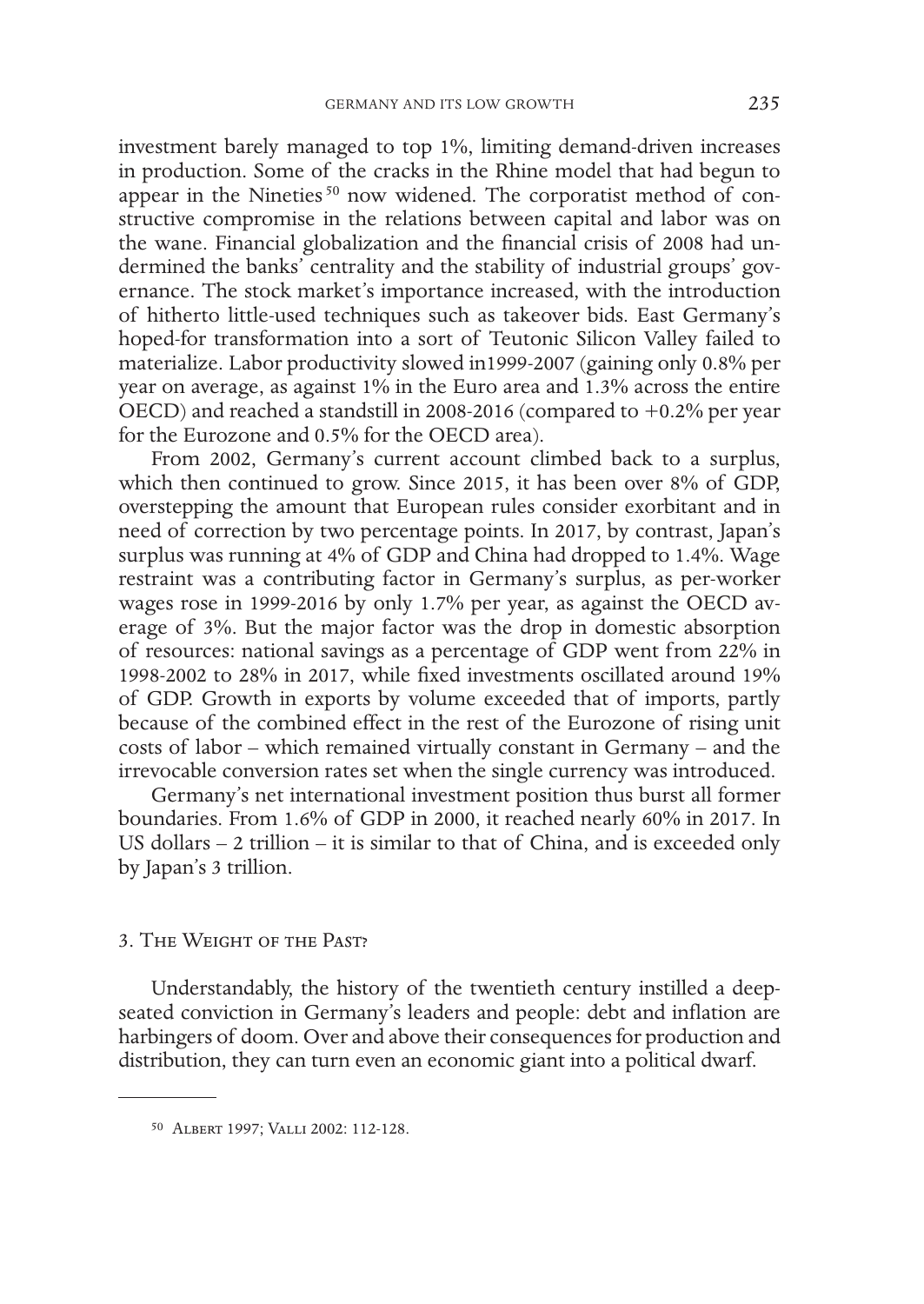But since 1999 – when the euro was introduced – German inflation has trended below the tolerated 2% annual limit. 1923 is far away. Public sector debt is under control. In 2009, a constitutional amendment reinforced the country's "debt brake".51 And yet, Germany persists in *wanting* to be a net creditor of Europe and the rest of the world. This, far from benefiting the country economically, burdens it with enormous costs. Gross domestic product, actual and potential, grows less than it could. One GDP point lost, in a single year, today corresponds to over 30 billion euros. Through its trade surplus, Germany continues to transfer major real resources – goods and services – abroad, to the detriment of domestic production. Had they been invested at home rather than shifted to other countries, these resources would have raised the Germans' standard of living, supporting effective demand as well as productivity. And the rate of inflation would have remained the same. In particular, "for Germany, there remains a strong case for an increase in public investment, for example for the upgrade and maintenance of transportation infrastructure".<sup>52</sup> In the opinion of at least one German economist – one of the "five wise men" of the German economy, who jocularly calls himself the "last of the Keynesian Mohicans" (but actually the only one!) – a balanced public budget "has no justification whatsoever. According to the golden rule of fiscal policies, government investments should be financed through borrowing. Balancing the budget is a weight for future generations. It prevents the German government, which could borrow at almost no cost, from investing in infrastructures, in public buildings, in the school system, in day care centers. In these areas Germany is below the OECD average. And the government is throwing a lot of growth potential to the winds".<sup>53</sup>

Because of its size and structure, the foreign asset position has also meant far from negligible valuation losses. Between 2006 and 2012, Germany's accumulated valuation losses, for the most part in portfolio investments, are estimated at over 600 billion euros or 20% of the country's annual GDP. Domestic investments would have been much more profitable. The debate in Germany has thus raised the issues of "bad investments abroad", "wasted...investments", and "wasted resources".<sup>54</sup>

In addition, immigration to Germany – one million people in 2015 – is encouraged by the high unemployment that stringent German and EU

<sup>&</sup>lt;sup>51</sup> In this connection, and for the historical background, see SAITTO 2015.

<sup>52</sup> IMF 2014: 51.

<sup>53</sup> P. Bofinger, interview with the Italian newspaper *la Repubblica,* June 2, 2016. Otmar Issing, in another interview from 2016, also complained of the shortcomings of Germany's infrastructures.

<sup>54</sup> Baldi and Bremer 2015: 303-309; Ma G. and McCauley 2013, especially 18-19.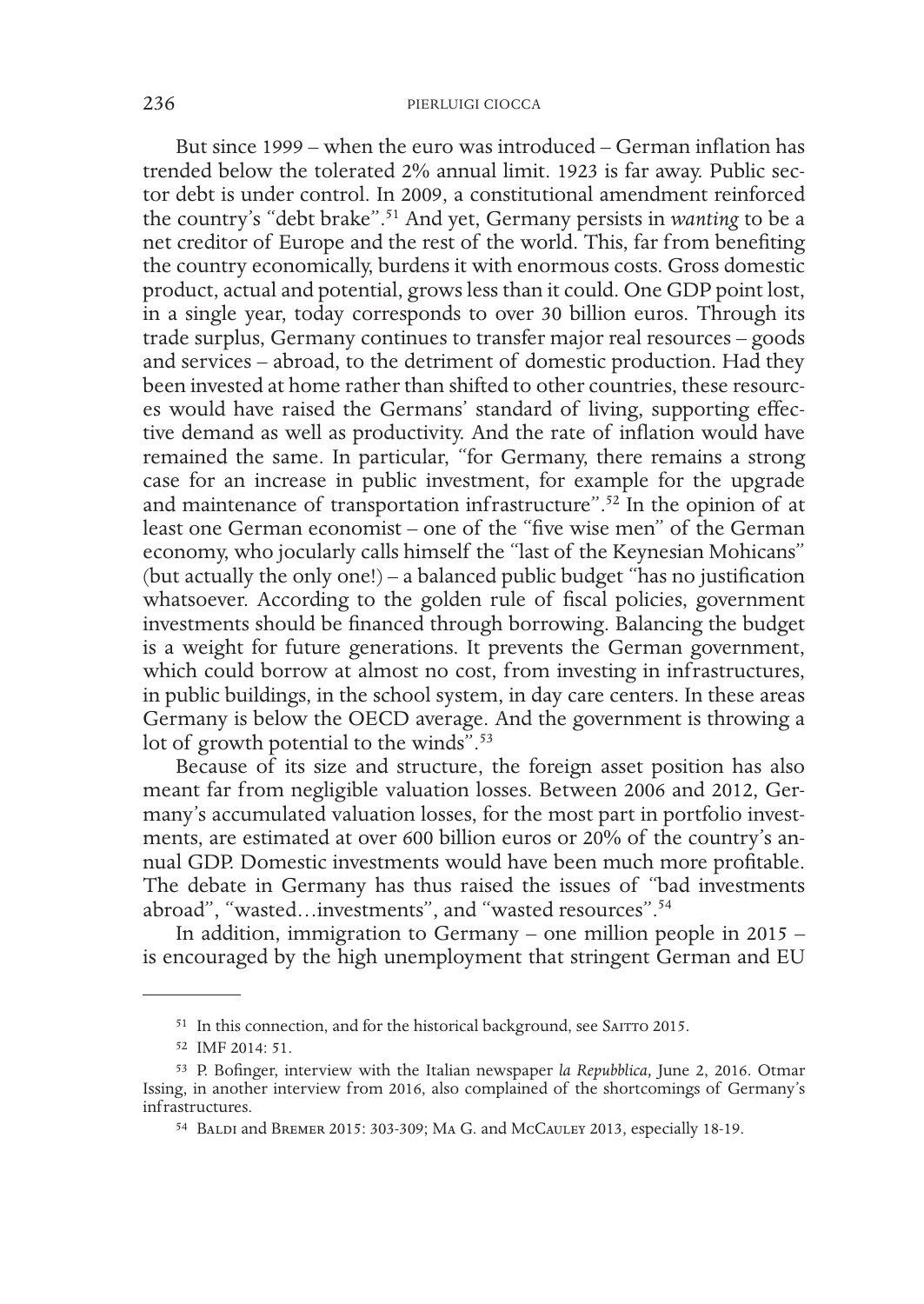fiscal policies contribute to causing in Spain, France, Italy and Greece. In Germany – apart from mini-jobs – employment is higher, as is the demand for unskilled or low-skilled labor. Migrant flows from the southern shores of the Mediterranean thus tend to pour into the German market despite the limits set by the Dublin Regulation. This not only creates burdens for the German budget, but also fuels social and political tension in a country one quarter of whose population is already made up of first- and secondgeneration immigrants.

Germany's leaders cannot be unaware of the economic costs stemming from the country's large positive foreign asset position. This is true for heads of industry, bankers, politicians and government officials, but it is also true for the labor unions in an economy whose success in exporting depends to a significant extent on the wage restraint ensured by highly cooperative relationships between capital and labor.55 Here, cultural reasons and political considerations provide an essential backdrop. The Germans do not want to be debtors.

Perhaps, though, they do not want to be debtors because of their timehonored Lutheran frugality and moral sense: those who sin must atone.<sup>56</sup> Above all, they do not want to be debtors because their past, the past century, continues to weigh on them: "Escape the slavery of debt", foreign debt first and foremost.

And yet, there is a difference between not having debts and having credits that approach the two trillion dollar mark … When it was a debtor, Germany suffered all the onus of that condition. Politically, the onus was crushing, and the German people perceived it as such between 1919 and 1933. The inflation after the First World War also depended on the pressures that paying reparations put on the exchange rate and the public finances. The severity of the "1929" recession was worsened by the end of US aid to Weimar Germany, the increase in the cost of money, the banking crisis, and Brüning's procyclical policy which aimed at demonstrating that it was impossible to honor the country's reparation debt. And after the Second World War, it was not until the 1953 London Agreement – which the Americans had promoted for geopolitical reasons – that the country was able to ease the burden of foreign debt.

In its time as a creditor, Germany has obtained much, politically as well as economically. Reunification in October 1990 brought about a shift. Uniting with the economically backward German Democratic Republic proved

<sup>55</sup> Magnani 1996b.

<sup>56</sup> This is the view taken by De Grauwe 2012: 29-39. We must not forget, however, that the Federal Republic was a majority Catholic country, beginning with the rich and ultra-Catholic Bavaria.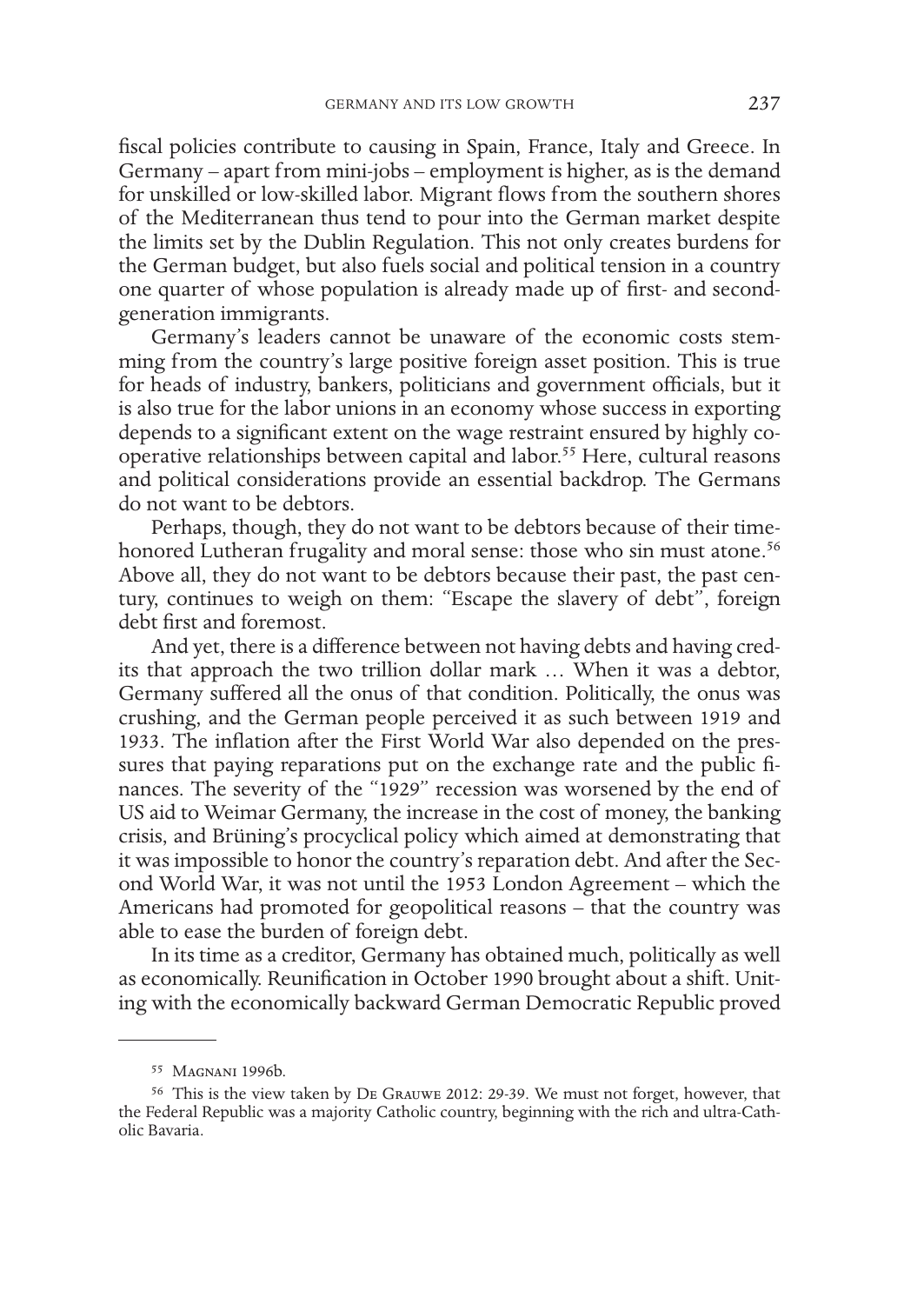enormously costly. Nevertheless, it could be financed thanks to the net external assets that Bonn had amassed in the preceding decades. With the consent of the United States (and of the crumbling Soviet Union), reunification was accepted by the European partners partly because, with the euro's introduction in the offing, it was conflated with an adieu to a deutschmark that internal stability and external credits had made into a powerful asset.57 The other countries' true intentions – of neutralizing Germany's economic, and hence potentially political, strength in the Euro area – failed miserably. Indeed, the monetary and budget principles espoused by the Federal Republic and the Bundesbank dominated the Euro area's governance, heavily influencing the other member states' economic policies.

It has been said that "Germany's political and economic hegemony is not under discussion. That is why it is not a matter of asking *whether* Europe should be led by Germany or not, but *how* this leadership should be exerted, i.e., how Germany should organise its *auctoritas*".58

What, today, are Germany's political aims? What use will its leaders want to make of Germany's strength in Europe?<sup>59</sup> Will it be put to the service of a cohesive Europe, or will it turn into a concrete, fully operative hegemony over the partners? After all, the UK chose to exit from the EU in 2016 because the majority of the British refused to depend *politically* on a Berlin concealed behind Brussels. If such a fear were to come true, the entire European project would unravel. The best German culture is not unaware of this risk, and indeed dreads it, and yet seems reluctant to make the basic choices it would call for.<sup>60</sup>

The euro, as a currency, is an excellent currency. It is stable. It is in high demand. This is also true internationally, as a reserve currency (where it now accounts for 20% of the total). For many countries, Italy included, leaving the euro would mean devaluation, higher interest rates, plunging securities, inflation and eroding savings: recession and an enormous loss of household wealth. Long-term competiveness cannot be ensured by weakening the exchange rate, but only by providing quality products and striking a balance between wages and productivity.

<sup>57</sup> The French President Francois Mitterrand hoped to "water down" the influence of a reunited Germany that was regaining the geopolitical centrality it had lost in 1945 by exchanging the deutschmark for the euro and integration in the EU.

<sup>58</sup> Varsori and Poettinger (eds.) 2014: 12. The volume includes a chapter by G. Wegner on *The Genealogy of German Ordo-Liberalism and the European Project*.

<sup>59</sup> At the military level, German recently took on greater responsibilities that reflect the increasing demands resulting from European foreign policy. It has increased its active participation in NATO, upped its defense budget (which now stands at 37 billion euros or 1.2% of GDP), and shifted its priorities from foreign missions to territorial defense (see Major 2017).

<sup>60</sup> Offe 2015.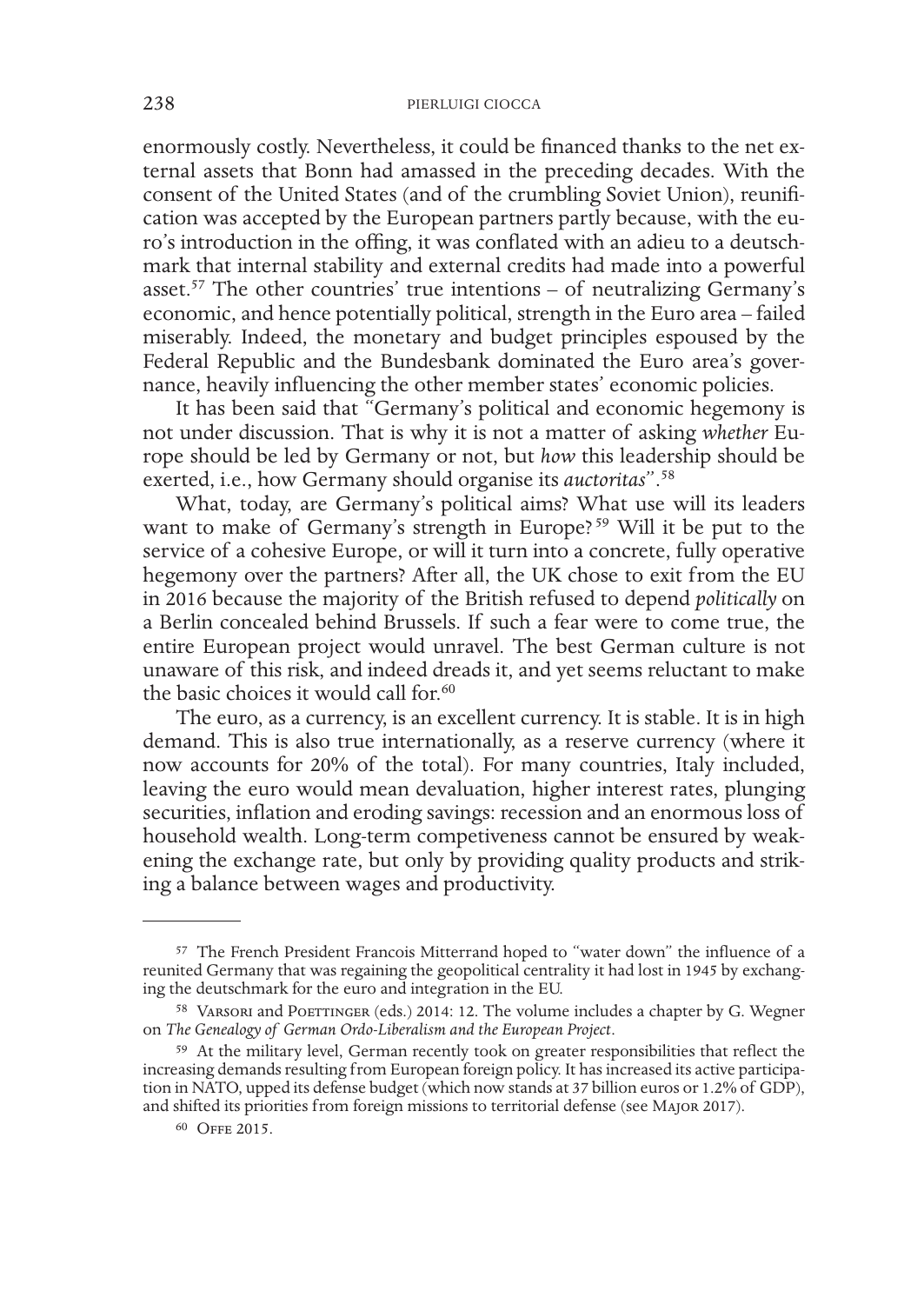Europe's macroeconomic problem is not in its currency. It is in the inadequacy of its economic policy. The single monetary policy is not matched by a single budget policy, or even an appropriately coordinated budget policy. German economic culture continues not to acknowledge the fact – ordoliberalism apart – but Keynes made it clear<sup>61</sup> that a structurally balanced government budget, net of business cycle, is essential in curbing public sector debt, an instability factor that Keynes abhorred. But the *composition* of government spending – Keynes suggested – must be heavily tilted towards stabilizing investment in infrastructures that are useful for the general public and the production system. In a situation like that prevailing in Europe today, marked by high unemployment, external account surpluses, stable prices, inadequate infrastructures and low productivity, it makes no economic sense for Germany, the bloc's major country, to limit public investments only within its own borders and – starting with its demand that the "Golden Rule" be written into the EU treaties – keeps them from being made in the rest of the area.

Europe should replace today's Hayekian rigor – the balanced public budget – with a Keynesian rigor: a balanced budget, but many public investments with a high multiplier effect both on aggregate demand and on the economic system's productivity.

The European Union accounts for 12% of world GDP. Germany's GDP, though the largest on the Continent, is less than 3.5% of the world's. Outside of Europe, two great economic, political and military powers loom large. China's output is approaching 18% of world GDP, the United States' stands at 16%. China and India (another 7% of world GDP) have different but not necessarily divergent interests; London is close to an ever more insular Washington but not to Berlin. And in the background, so to speak, sits Russia.

Geopolitically, Germany is significant only as part of the Euro area and the European Union. Germany needs Europe no less than Europe needs it. For it to find full cooperation from the other European countries, it must show itself able to understand their problems, to not interfere with overcoming them, to contribute to solving them.

All that remains to be added is the obvious. To the extent that the other European countries' economic problems are structural, their solutions must first be sought in these countries themselves, in their economic policies and in their businesses' production capacity.

The case of Italy is among the most complex.

For the Italian economy, being on its own outside the euro and outside the Union would be disastrous. The "lira" would depreciate immediately.

<sup>61</sup> Keynes 1980, especially 319-320: 322: 352: 354.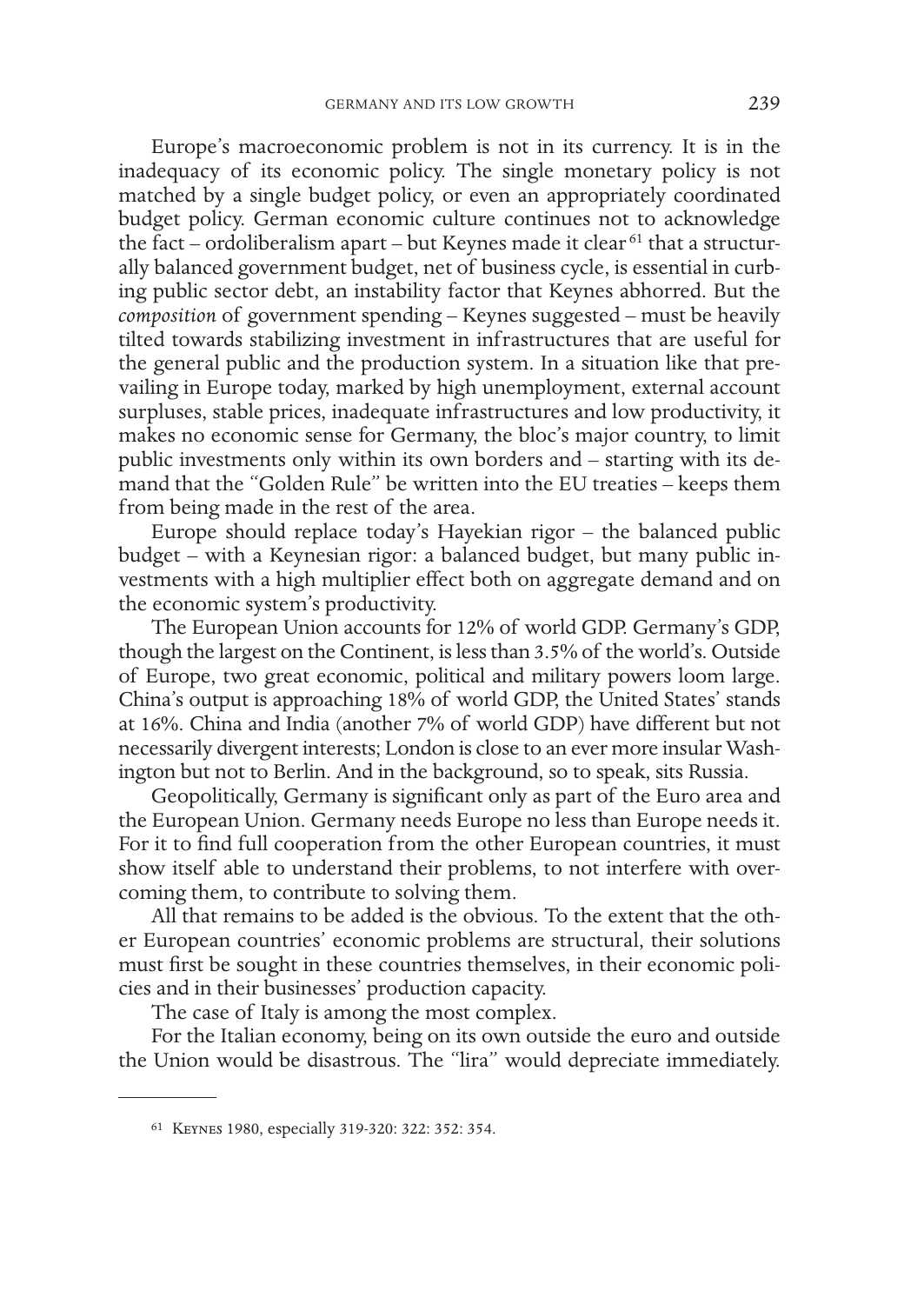Worsening terms of trade would cut into per capita income and demand, already too low. Imported inflation would eat away at the real value of savings, of salaries, of pensions. Distrust in the financial markets and inflationary expectations would spread. Rising interest rates would bring down the value of stocks and bonds. Lack of financing and higher mortgage costs would depress real estate values. The falling exchange rate, inflation, soaring interest charges, public debt woes and the restrictive monetary and fiscal policies fielded in reaction to these unbalances would bring on a third recession. In Italy's beleaguered banking system, despite the efficient supervision of the Bank of Italy, the number of credit institutions falling into illiquidity and insolvency would be far from inconsiderable. And their losses would be passed on to savers and taxpayers.

The Italians would become poorer, while the depreciated currency would not provide breathing space for exports, nor would it help profits and investments take off again. Devaluations have never solved Italy's economic problem. Since the lira's crash in 1992, it has been a structural productivity problem, due to public sector indebtedness, poor infrastructures, shortcomings in business law, and insufficient competition. As has been the case in the past, the easy profits favoured by a weak exchange rate would make firms even less inclined to invest in efficiency and technical advances.

Sluggish productivity is a question of supply, rooted in factors that are very much a part of Italian society. Much must be done. It is necessary to bring the reform of public finance to completion; implement an infrastructure investment program, especially in Southern Italy; rewrite business law; correct high income inequality; make businesses be competitive.<sup>62</sup>

But the demand component of Italy's economic decline would be significantly counterbalanced if Germany were to abandon its neomercantilism, combining the solidity of the euro with more sustained growth in its economy, bringing positive repercussions for cooperation, for coordinated economic policies, for economic cohesion: all necessary conditions and prerequisites for institutional progress towards the United States of Europe.

#### **REFERENCES**

Albert M. 1997, "Quale futuro per il modello renano?", in M. Arcelli (ed.), *Globalizzazione dei mercati e orizzonti del capitalismo*, Roma-Bari: Laterza.

<sup>—</sup> 1993, *Capitalism against Capitalism*, New York: Wiley.

 $62$  Lastly, for what should be done – or not done – for the Italian economy, I direct the reader to Ciocca 2018: 14-19.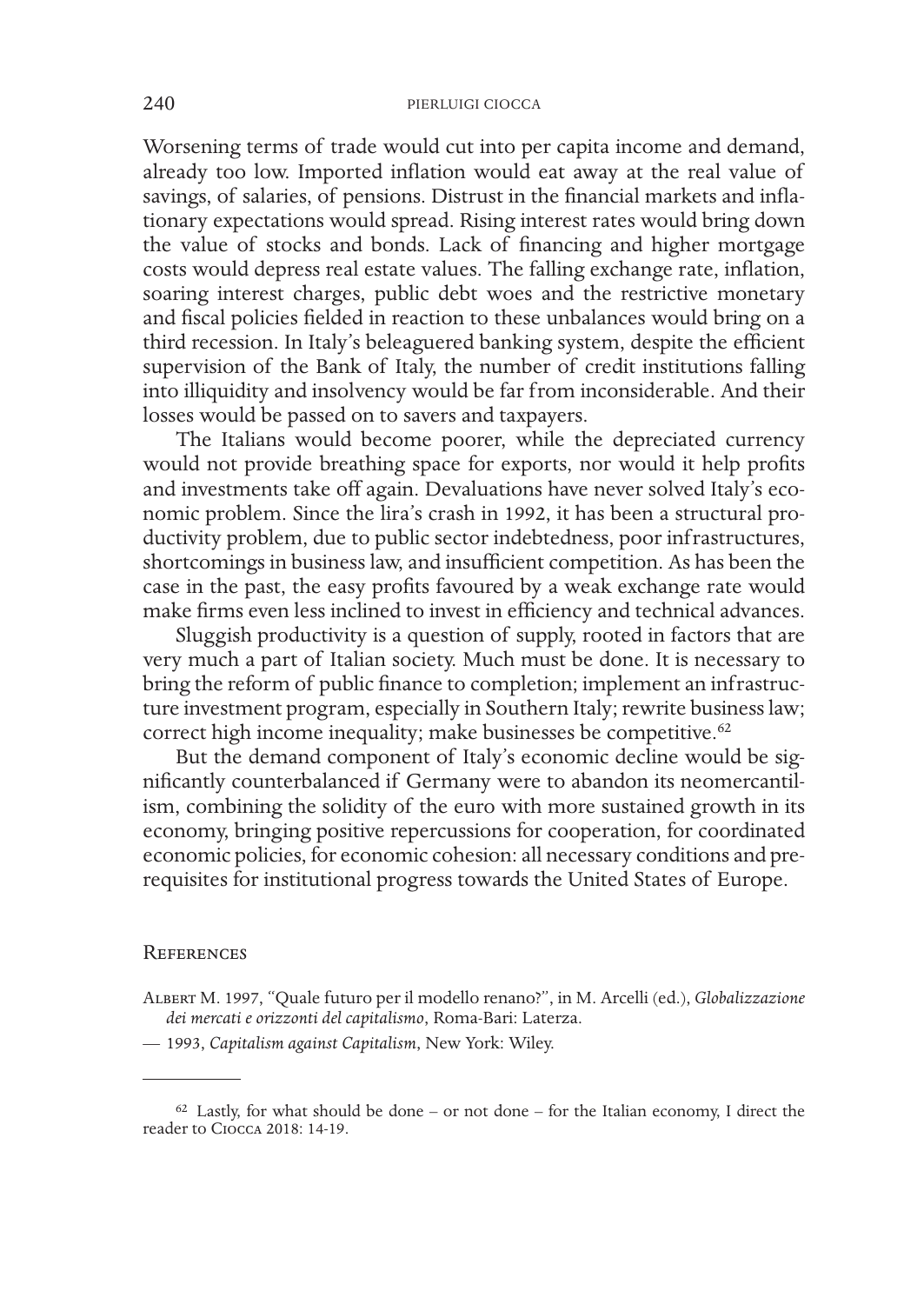- Arndt H.W. 1944, *The Economic Lessons of the Nineteen-Thirties: A Report*, Oxford: Oxford University Press.
- BALDI G. and BREMER B. 2015, "The Evolution of Germany's Net Foreign Asset Position", *DIW Economic Bulletin*, June: 303-309.
- BETTELHEIM C. 1946, L'économie allemande sous le nazisme, un aspect de la décadence du capita*lisme*, Paris: Rivière.
- Bloch M. 1967, "The Empire and the Idea of Empire under the Hohenstaufen", (lectures delivered 1927/28), in *Land and Work in Medieval Europe: Selected Papers*, translated by J.E. Anderson and extracted from *Mélanges Historiques*, Routledge: Kegan Paul.
- Bolaffi A. and Ciocca P. 2017, *Germania/Europa. Due punti di vista sulle opportunità e i rischi dell'egemonia tedesca*, Roma: Donzelli.
- Bologna S. 1996, *Nazismo e classe operaia, 1933-1993,* Roma, Manifestolibri.
- BORCHARDT K. 1991, *Perspectives on Modern German Economic History and Policy*, Cambridge: Cambridge University Press.
- Bresciani-Turroni C. 2005 [1933], *Le vicende del marco tedesco*, Milano: Vitale & Associati.
- Bruno M. and Sachs J.D. 1985, *Economics of Worldwide Stagflation*, Oxford: Blackwell.
- Bry G. 1960, *Wages in Germany, 1871-1945,* Princeton: NBER.
- Cacciari M. 1979, *Walther Rathenau e il suo ambiente, con una antologia di scritti e discorsi politici, 1919-1921*, Bari: De Donato.
- Cagan P. 1956, "The Monetary Dynamics of Hyperinflation", in M. Friedman (ed.), *Studies in the Quantity Theory of Money*, Chicago: University of Chicago Press.
- Ciocca P. 2018, "Cose da fare, e da non fare, per l'economia italiana", *Italianieuropei*, I: 14-19.
- 1987, *L'instabilità dell'economia*, Torino: Einaudi.
- 1981-1982, "Disproportionalities, Allocative Mechanisms, and Stagflation", *Journal of Post Keynesian Economics*: 231-239.
- Clapham J.H. 1923, *The Economic Development of France and Germany, 1815-1914*, Cambridge: Cambridge University Press.
- Croce E. 1977, "Struttura produttiva e prezzi relativi nel sistema economico italiano", in G. Carli (ed.), *Sviluppo economico e strutture finanziarie in Italia*, Bologna: il Mulino.
- Dal Bosco E. 1987, *Germania economica. La Rft nel contesto internazionale*, Roma: Ediesse.
- De Grauwe P. 2012, *The Eurozone as a Morality Play*, Valencia: University of Valencia.
- Deutsche Bundesbank 1999, *Fifty Years of the Deutsche Mark. Central Bank and the Currency in Germany since 1948*, Oxford: Oxford University Press.
- (ed.) 1976, *Währung und Wirtschaft in Deutschland, 1876-1975*, Frankfurt am Main: Knapp.
- Dimsdale N.H., Horsewood N. and Van Riel A. 2006, "Unemployment in Interwar Germany: An Analysis of the Labor Market, 1927-1936", *Journal of Economic History*: 778.
- Emminger O. 1978, "30 Jahre D-Mark", in Deutsche Bundesbank, "*Auszüge aus Presseartikeln*", 46, June 21.
- Erhard L. 1963 [1962], *The Economics of Success*, London: Thames and Hudson.
- Evans R.J. 2008, *The Third Reich at War. How the Nazis Led Germany from Conquest to Disaster*, London: Allen Lane.
- 2005, *The Third Reich in Power, 1933-1939*, London: Allen Lane.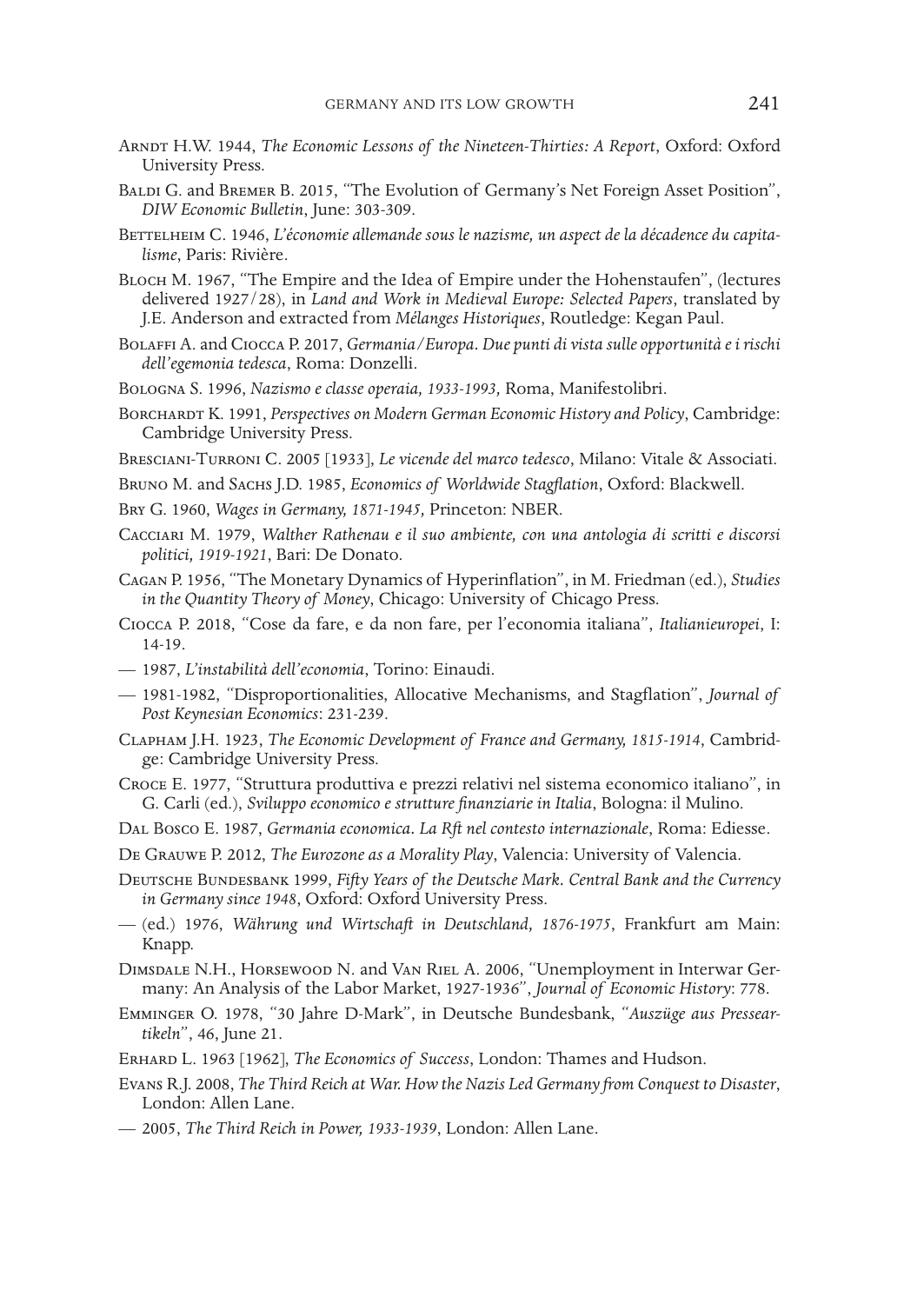- 2003, *The Coming of the Third Reich*, London: Allen Lane.
- Evans R.J. and Geary D. (eds.) 1987, *The German Unemployed. Experiences and Consequences of Mass Unemployment from the Weimar Republic to the Third Reich*, London: Croom Helm.
- Felice F. 2008, *L'economia sociale di mercato*, Soveria Mannelli: Rubbettino.
- Fleming D.F. 1961, *The Cold War and Its Origins, 1917-1960*, London: Allen & Unwin.

FRENKEL J.A. and GOLDSTEIN M. 1996, "The International Role of the Deutsche Mark", in Deutsche Bundesbank, *Fifty Years of the Deutsche Mark. Central Bank and the Currency in Germany since 1948*, Oxford: Oxford University Press.

- Graham F.D. 1930, *Exchange, Prices and Production in Hyper-Inflation: Germany, 1920-1923*, Princeton: Princeton University Press.
- Guillebaud C.W. 1939, *The Economic Recovery of Germany from 1933 to the Incorporation of Austria in March 1938*, London: Macmillan.
- HARDACH G. 1977 [1973], *The First World War*, 1914-1918, Berkeley-Los Angeles: University of California Press.
- Hardach K. 1976, "Germany, 1914-1970", in C. Cipolla (ed.), *The Fontana Economic History of Europe. Contemporary Economies -1*, Glasgow: Collins.
- Harden M. 1931 [1927], *Da Versailles a Versailles,* Milano: Corbaccio.
- Hobsbawm E.J. 1996, *The Age of Extremes*, New York: Random House.
- HOLTFRERICH C.L. 1980, *The German Inflation 1914-1923: Causes and Effects in International Perspective*, Berlin:Walter de Gruyter.
- Hunt J., *The Economics of German Reunification,* McGill University and NBER, February 2006. Available at: http://www.rci.rutgers.edu/~jah357/Hunt/Transition\_files/german\_unification.pdf (accessed September 21, 2018).
- IMF 2014, *World Economic Outlook*, Washington, October.
- Kessler H. 1928, *Walther Rathenau, His Life and Work*, Whitefish MT: Kessinger Publishing.
- Keynes J.M. 1980, "Activities 1940-1946. Shaping the Post-War World: Employment and Commodities", in *The Collected Writings of John Maynard Keynes*, vol. XXVII, London: Macmillan.
- 1949, "Dr. Melchior: A Defeated Enemy", in *Two Memoirs*, London: Rupert Hart-Davis.
- Krebs C.B. 2011, *A Most Dangerous Book. Tacitus's "Germania" from the Roman Empire to the Third Reich,* New York: Norton.
- Ma G. and McCauley R.N. 2013, "Global and Euro Imbalances; China and Germany", *BIS Working Papers* No. 424, September 5: especially 18-19.
- MADDISON A. 2007, *Contours of the World Economy, 1-2030 AD. Essays in Macro-Economic History*, Oxford: Oxford University Press.
- 1995, *Monitoring the World Economy, 1820-1992*, Paris: OECD.
- 1964, *Economic Growth in the West. Comparative Experience in Europe and North America*, London: Allen & Unwin.
- Magnani M. 1996a, "L'economia della Germania e la duplicità tedesca: riflessioni in margine a una ricerca", in Sundry Authors, *La Germania unita. L'economia tedesca di fronte all'unificazione*, Padova: Cedam.
- 1996b, "Le istituzioni della contrattazione salariale in Germania e in Italia: consenso ed efficienza in prospettiva storica", in Sundry Authors, *La Germania unita. L'economia tedesca di fronte all'unificazione*, Padova: Cedam.